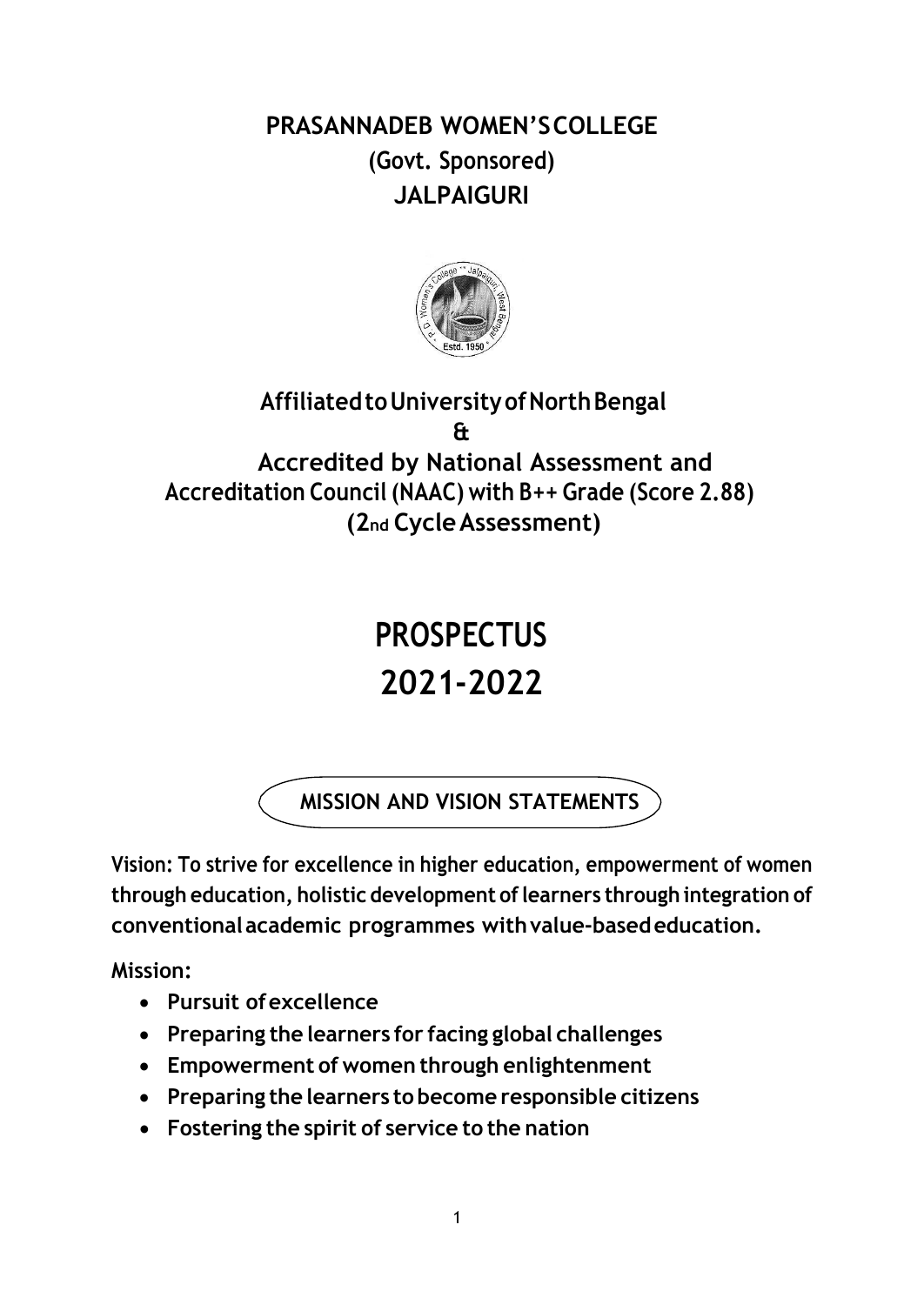### **PRASANNADEB WOMEN'S COLLEGE**

### *71 Years in Women's Education*

*Prasannadeb Women's College - the oldest and the largest institution in North Bengal imparting higher education exclusively to women - is located on the bank of the river Karala amidst a serene emerald- green landscape, at the south eastern part of Jalpaiguri town. The College affiliated to the University of North Bengal and accredited in the second cycle by National Assessment and Accreditation Council (NAAC) with B++ grade (Score 2.88) offers Honours Programs and Program Courses in Seventeen different subjects in Arts, Science and Business Administration faculties. As add on courses, it also offers Career Oriented Programmes (COP) in Travel and Tourism Management and Computer Applications. It is noteworthy that from the academic session of 2018-19 Choice Based Credit System (CBCS)*  has been introduced at the under graduate level according to the new regulations of *University of North Bengal under the guidelines of UGC for achieving excellence in higher education.*

*The College, founded on the philanthropy of the Late Raja Prasannadeb Raikat and his wife Rani Ashrumati Devi, set forth its venture with only 10 students on 31<sup><i>st August, 1950.*</sup> *Untiring efforts of the employees and patrons helped the college to get past all hurdles it faced in its initial years and gradually turned into a premier institution in the arena of higher education for women in North Bengal. The progress accelerated as the years passed and today it is the only college for women in North Bengal offering scope to study all the major Arts and Science subjects with up-to-date laboratory facilities.*

*Manned by 73 Teaching staff and 35 non-teaching staff the college at present caters to the need of around 3400 students. The three student hostels inside the campus provide boarding facilities to more than 250 students. The fully computerized Central Library of the college has a spacious reading room attached to it and has more than 33000 volumes of books and 10 academic journals. The library also offers E- document printing & reproduction facilities to the students.*

*With the objective of all-round development of students, the college gives equal importance to the co-curricular activities. There are four units of NSS and a senior division of NCC functioning in the college. The Nature Club arranges for the relevant programmes for the students interested in understanding and preserving the bio-diversity. The UGC sponsored Career and Counseling Cell provides technical, moral and mental support to students in their endeavor to be ready for the job market. Additional support is being provided by the Centre for Women's Studies which became functional with the sponsorship of UGC since 2007. The Alumni Association of the college also plays an important role in maintaining a fruitful relation between present and former students of the college. The Internal Quality Assurance Cell (IQAC) of the college takes an active role in quality sustenance. The traditional teaching-learning process is well supplemented with a number of programmes like study tour, seminar/symposia/workshops that not only add variety to teaching but also provide greater exposure to the students.*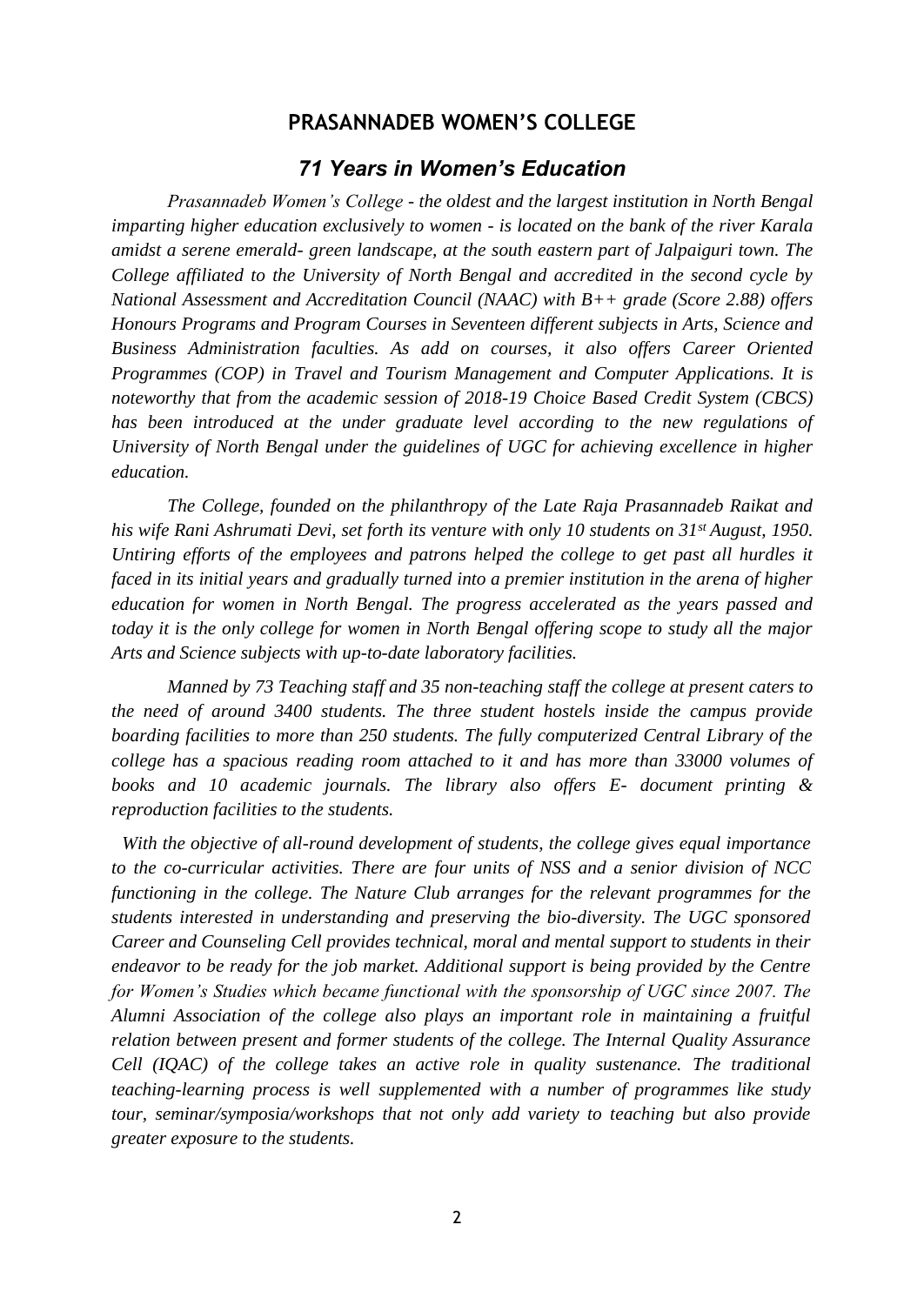# **PRASANNADEB WOMEN'S COLLEGE APPLICATION FORM**

As per the instruction of the Govt. of W.B. the college has launched online admission toUGcoursesonstand‐alonebasis fromthesession2015‐16.Theprospectus,application form and other relevant details for admission in UG 1<sup>st</sup> semester under choice based credit system (2021‐2022 session) are available at the college website [www.pdwomenscollege.in.](http://www.pdwomenscollege.in./) Candidates are advised to familiarize themselves with the online admission procedure by reading carefully all the relevant information available on the website.

# **ELIGIBILITY CRITERIA FOR ADMISSION**

# **Percentage of Marks:**

**a) HonoursProgramCourse**:Astudent shallbeallowedtotakeadmissionintheHonours Program Course of B.A./B.Sc. if she has passed in at least four (04) subjects excluding Environmental Studies with English as compulsory subject in the Higher Secondary Examination[10+2]heldbytheWestBengalCouncilofHigherSecondaryEducationorany other Examination which is recognized by the University as equivalent there to. Provided that a candidate who has obtained (a) 55% marks in the aggregate, or (b) 50% in the aggregate with 60% marks in a subject in the last qualifying examination shall be eligible to apply for Honours Program Course in that subject. Admission shall, however, be on merit and availability of seats. Provided that for SC/ST Candidates‐the minimum marks for eligibility shall be 45% in the aggregate or 40% in the aggregate with 60% in the subject. Provided further that in matter of eligibility 54.5% marks or above shall be treated equal to 55%, 49.5% and above shall be equal to 50% and 59.5% marks or above shall be equal to 60%.

**b) ProgramCourse**:Astudentshallbeallowedtotakeadmissionintheprogramcourseof B.A./B.Sc./BBA if she has passed in at least four (04) subjects excluding Environmental Studies with English as compulsory subject in the Higher Secondary Examination[10+2]heldbytheWestBengalCouncilofHigherSecondaryEducationorany other Examination which is recognized by the University as equivalent thereto. A candidate shall be allowed to pursue B.A./B.Sc. Program Course if she has passed the qualifying Examination in Vocational Stream Subjects. Provided howeverthat:

- i) A candidate shall be allowed to take up any subject except Computer Science, Microbiology, and such other interdisciplinary subjects in B.A./B.Sc. Course if she has passed in the corresponding subject(s) atthe Higher Secondary (10+2) Examination or any other Examination recognized as equivalent by the University.
- ii) A candidate shall be allowed to take up Sociology, Education, as Honours Program and Program subject if she has passed the subject History, Philosophy, Political Science in the previous qualifying examination.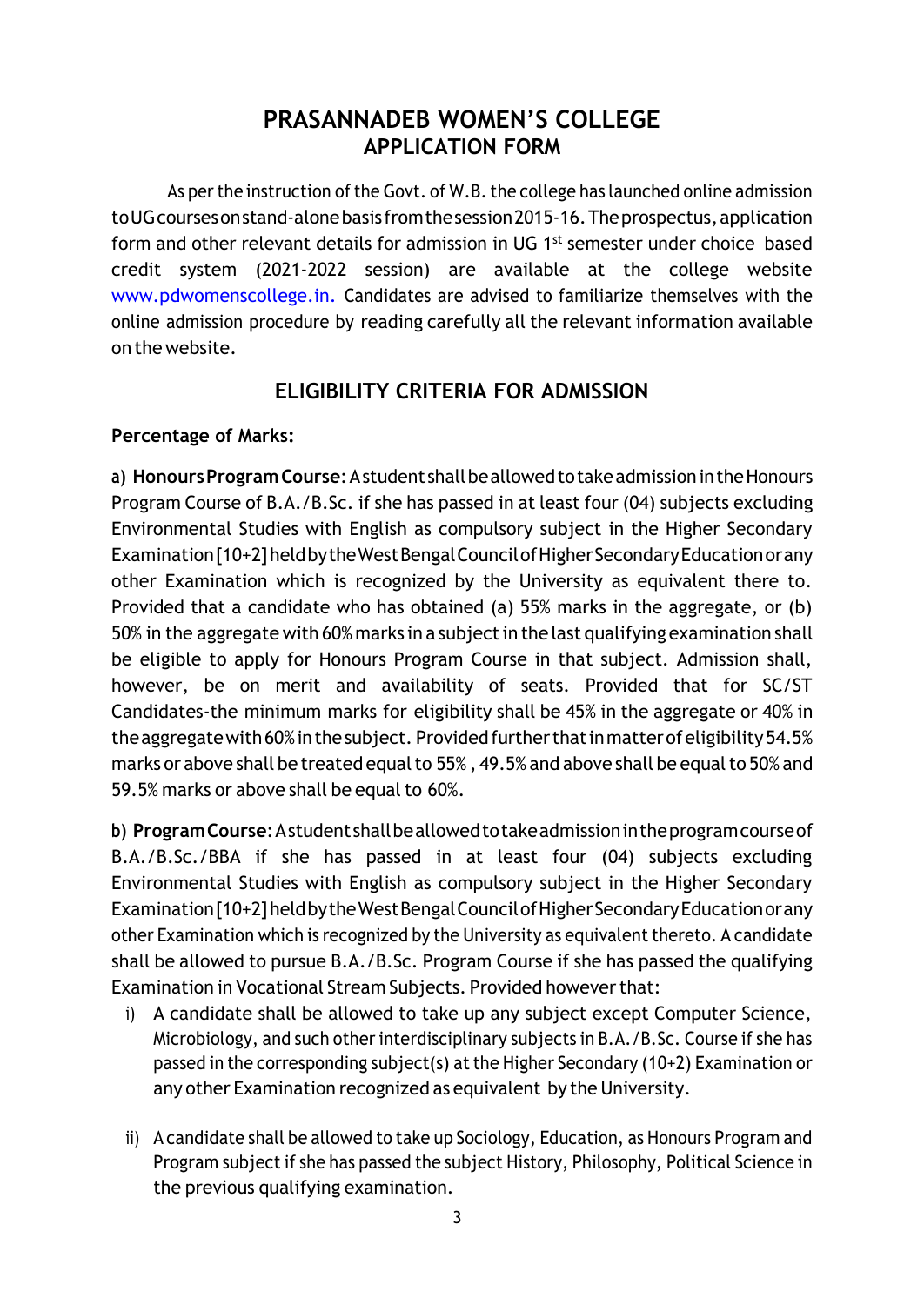- iii) A candidate shall be allowed to take up Physics Subject if she has passed in Mathematics and Chemistry along with Physics and other subject as prescribed at the qualifying examination.
- iv) A candidate shall be allowed to take up Chemistry Subject if she has passed in Mathematics and Physics along with Chemistry and other subject as prescribed at the qualifying examination.
- v) A candidate shall be allowed to take up Botany/Zoology Subjectif she has passed in Biology at the qualifying examination.
- vi) AcandidateshallbeallowedtotakeupComputerScienceSubjectifshehaspassedin Mathematics at the qualifying examination.
- vii) AcandidateshallbeallowedtotakeupHonoursPrograminEconomicsSubjectifshe has passed in Mathematics and other subject as prescribed at the qualifying examination.
- viii) No student other than those of Science stream and Economics/Geography of Arts stream shall be allowed to take Science Subjects as Generic Elective Subject.
- ix) A candidate shall be allowed to take up Geography subject as Honours Program/Program Course if she has passed Geography with other subjects at the qualifying subject.
- x) A candidate shall be allowed to take up BBA (TAH) course as Program course if she has passed in any stream at the qualifying examination.
- xi) A candidate pursuing Honours in a subject shall not be allowed to take up the same subject as Generic Elective.
- xii) AcandidatepursuingHonoursProgramCourseinaLanguagesubjectwillbeallowed to take another Language subject as aGeneric Elective Subject.
- xiii)While taking Discipline Specific Core and Generic Elective subjects, availability ofthe said subjects in the college shall be taken into cognizance.

# **Following documents must be produced with the hardcopy of online application form at the time of document verification at college**:

- i. Original Admit Card of Madhyamik Pariksha or its equivalent examination
- ii. Original Mark sheet of the H.S. or equivalent examination
- iii. OriginalCasteCertificatefromcompetentauthority (forSC/ST/OBCcandidateonly)
- iv. Original Migration certificate (to be submitted only by the candidates coming from boards other than West Bengal Council of Higher Secondary Education.
- v. Certificateofdisabilityfrom aGovt.Hospitalif seat is claimedin Physically Challenged category.
- vi. Other supporting documents as necessary tosupportinformation submitted on the application.

# **Self‐Attested copies of all the above documents are to be submitted at the time of verification**.

**N.B.: Admission will be cancelled if the documents are found not in conformity with the declaration in the form submitted on line.**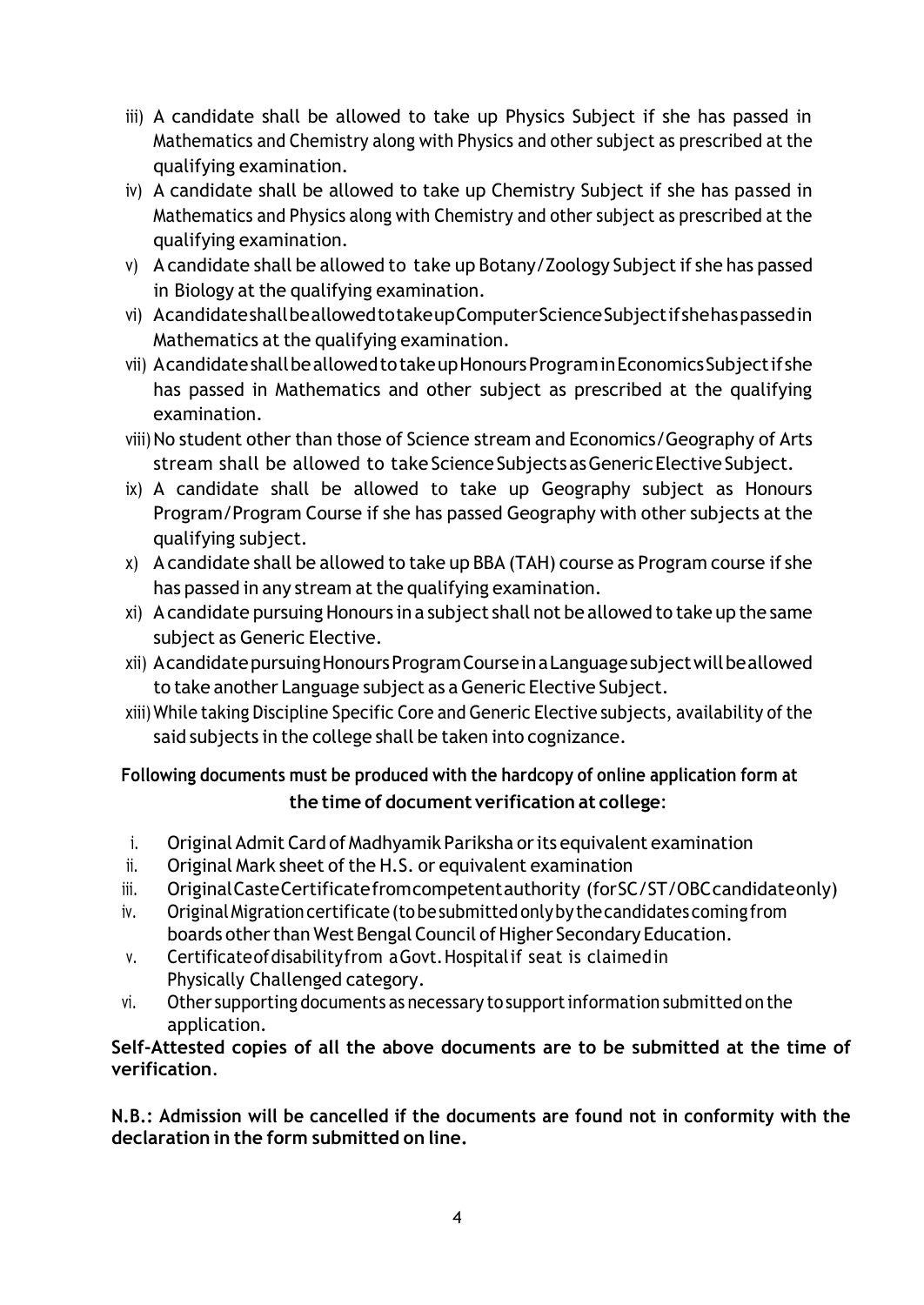ADMISSION PROCEDURE: As per guidelines of North Bengal University in compliance with W.B. Govt. Rules. Provided that a student who has been admitted in the UG 1st Semester of an academic year shall not ordinarily take admission again on progressing to a subsequent Semester.

### **Merit List**

Admission to all Honours Programme Courses will be based strictly on merit. Merit shall be calculated as per the following norms:

Merit=[Marks obtained inEnglish+Marks obtained in the subject opted for honours+Best marks of other two subjects {excluding EVS, the subject opted for Honours and English}] / 4

If the student does not have the specific subject opted for honours in his / her previous course, the procedure for Merit Calculation will be as follows:

Merit={Marksobtained inEnglish+Marks in three other bestof subjects excludingEVS}/4

Admission to all Program Courses will be based strictly on merit. Merit shall be calculated as per the following norms:

Merit = {Marks obtained in English + Marks in three other best of subjects excluding EVS} /4 Asingle merit list will be prepared taking applicants from all recognized boards together. **SEAT CAPACITY IN UG HONOURS PROGRAMME COURSES**

| <b>Honours Subjects</b> | <b>Total candidate capacity</b> |
|-------------------------|---------------------------------|
| B.A. (Honours)          | (2021-22 session)               |
| <b>BENGALI</b>          | 119                             |
| <b>EDUCATION</b>        | 32                              |
| <b>ENGLISH</b>          | 119                             |
| <b>GEOGRAPHY</b>        | 36                              |
| <b>HISTORY</b>          | 119                             |
| <b>PHILOSOPHY</b>       | 119                             |
| POLITICAL SCIENCE       | 119                             |
| <b>SANSKRIT</b>         | 119                             |
| <b>B.Sc. (Honours)</b>  |                                 |
| <b>BOTANY</b>           | 14                              |
| <b>CHEMISTRY</b>        | 24                              |
| <b>COMPUTER SCIENCE</b> | 12                              |
| <b>ECONOMICS</b>        | 32                              |
| <b>MATHEMATICS</b>      | 32                              |
| <b>PHYSICS</b>          | 24                              |
| <b>ZOOLOGY</b>          | 24                              |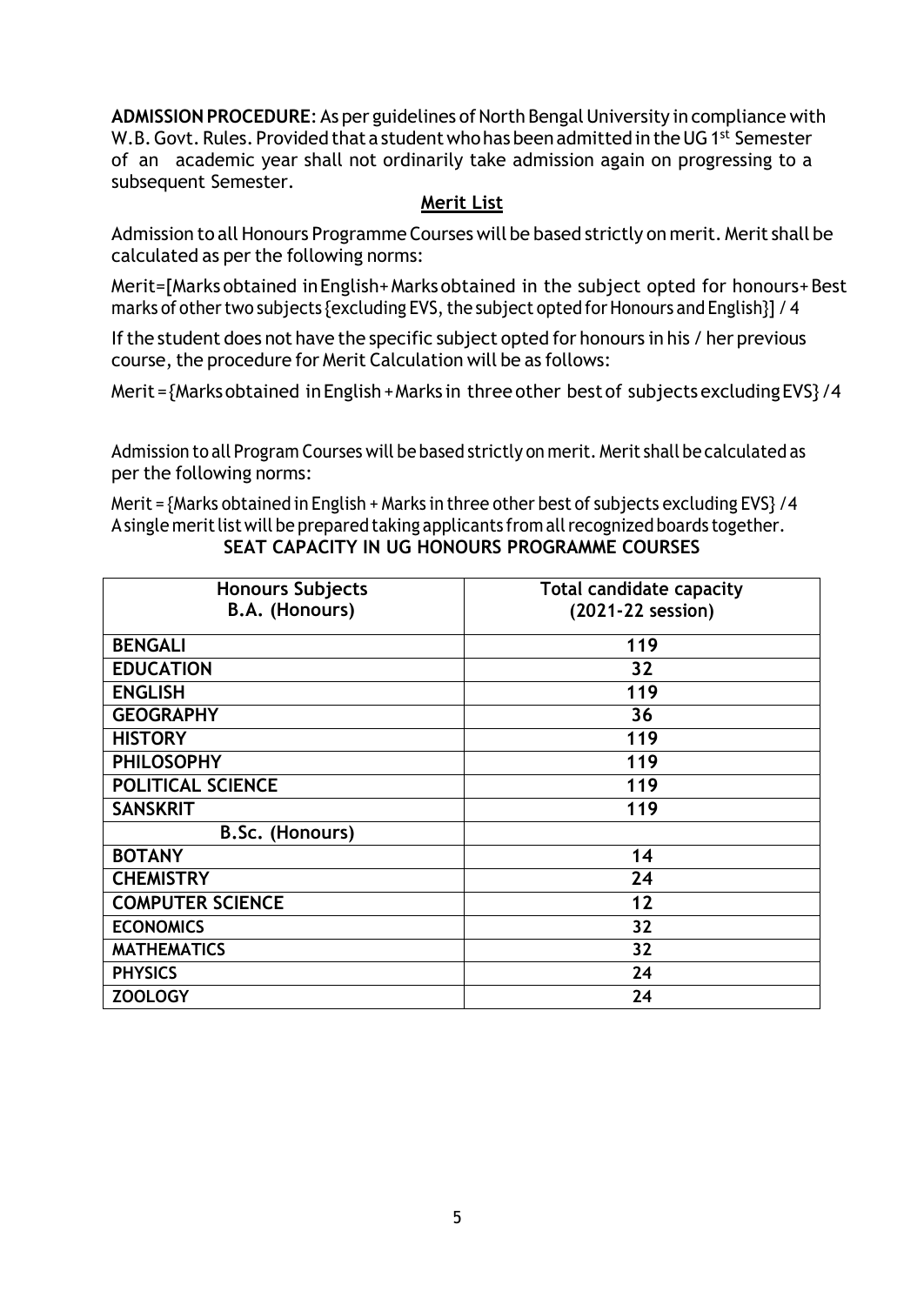#### **SEAT CAPACITY IN UG PROGRAMME COURSES**

| Course                     | Total candidate capacity (2021-22 session) |
|----------------------------|--------------------------------------------|
| <b>B.A. Programme</b>      | 850                                        |
| <b>B.Sc. Programme</b>     | 64                                         |
| <b>BBA (TAH) Programme</b> | 40                                         |

#### **Reservation of Seats:**

There will be reservation of seats for SC/ST/OBC/Differently abled candidates as per Govt. Rules. For differently‐abled candidates, minimum disability of at least 40% will be considered.

#### **EXAMINATION & EVALUATION**:

#### **I. Eligibility to appear in an Examination**:

A candidate shall be eligible for appearing at any of the Semesters of UNDER‐ Graduate examination on fulfillment of the following two essential conditions:

i) Minimum 75% attendance of lectures delivered in all courses.

ii) Appearance in all internal assessments.

#### **II. Internal Evaluation:**

The evaluation of the students shall be a continuous process and shall be based on their performances in Internal and the End‐Semester Examination. All the internal continuous evaluations shall be conducted by the Teachers of the Department. It shall be on the basis of Term Papers, Reports, Seminar Presentations, Class Tests, Field Workor any combinations thereof, spread over the entire period of study.

### **III. Final Evaluation:**

The final evaluation in a course means the total or aggregate of the marks obtained in internalevaluationandthemarks obtainedattheEnd‐SemesterExamination (Theoretical and Practical).

There shallbe one writtenand one practicalexamination(whereverapplicable) at the end of each semester as per the prescribed syllabus in the course concerned.

# **NOTE:INALLTHEEXAMINATIONS (EXCEPTINTHESUBJECTSHINDI&NEPALI)ANSWERS ARE TO BE WRITTEN IN EITHER BENGALI OR ENGLISH OR NEPALI.**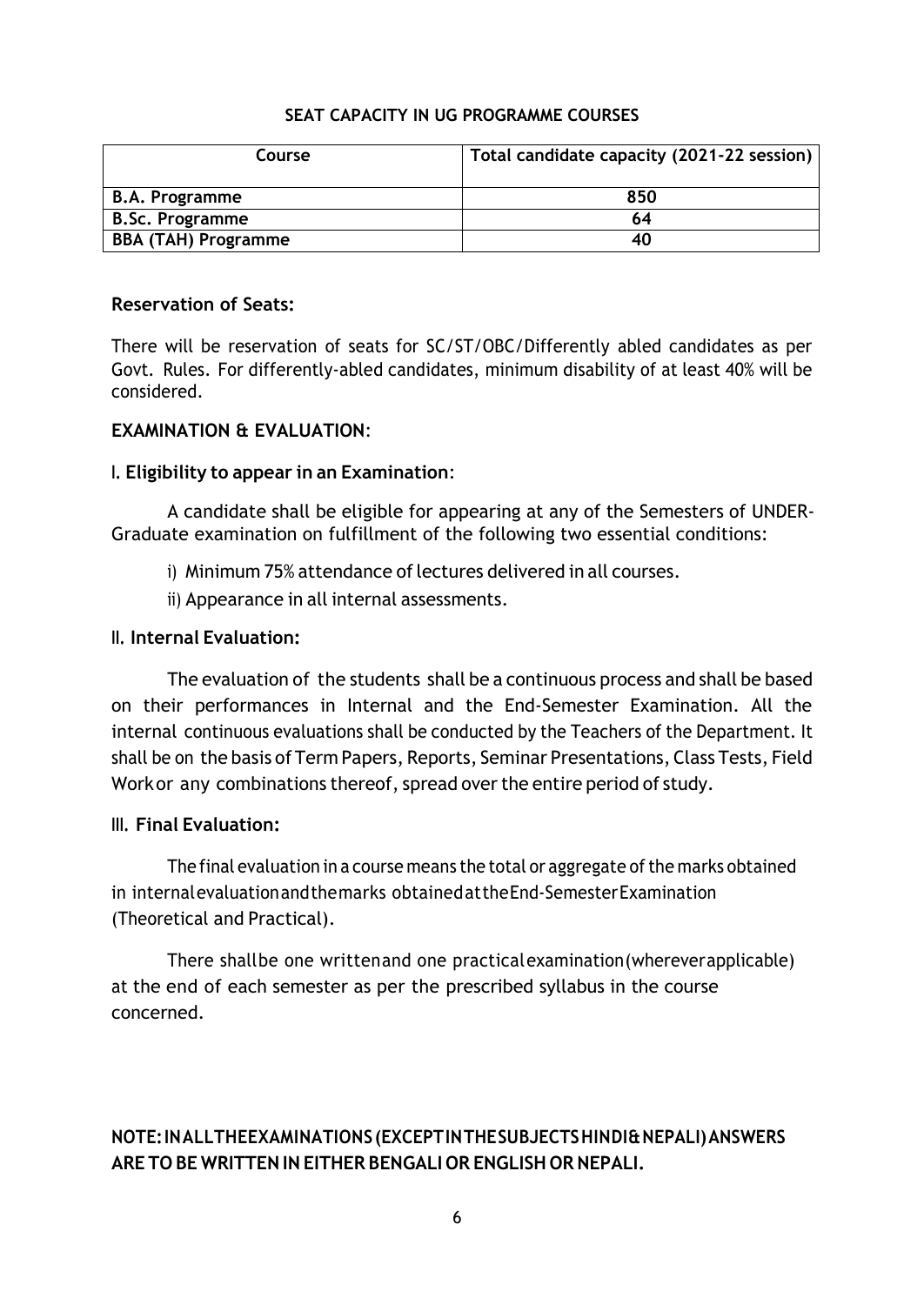# **COURSE COMBINATIONS/SUBJECTBASKETS**

# **The following Discipline SpecificCourse Subject and Generic Elective Course Subject combinations are tobe strictly followed**

# **B.A. HONOURS PROGRAM COURSE**

# **A) HONOURS SUBJECT (SELECT ANY ONE COURSE)**

| <b>Bengali</b>  | <b>Economics</b>         |
|-----------------|--------------------------|
| English         | <b>Education</b>         |
| Geography       | <b>Political Science</b> |
| <b>Sanskrit</b> | Philosophy               |
| <b>History</b>  |                          |

**B) Two Generic Elective Courses (GE)tobe selected as any ONE from each basket below and SEC coursewill be same as DSC course**

| <b>Group A</b>   | Group B                   |
|------------------|---------------------------|
| Bengali          | Geography                 |
| <b>English</b>   | <b>Education</b>          |
| <b>Economics</b> | Sociology                 |
| <b>Hindi</b>     | Philosophy                |
| <b>History</b>   | <b>Physical Education</b> |
| Sanskrit         | <b>Political Science</b>  |
|                  | Sociology                 |

**C) Apart from the Hons. Subject and Two Generic Electives ENVIRONMENTAL STUDIES to be taken as AECC1 Subject(compulsory)**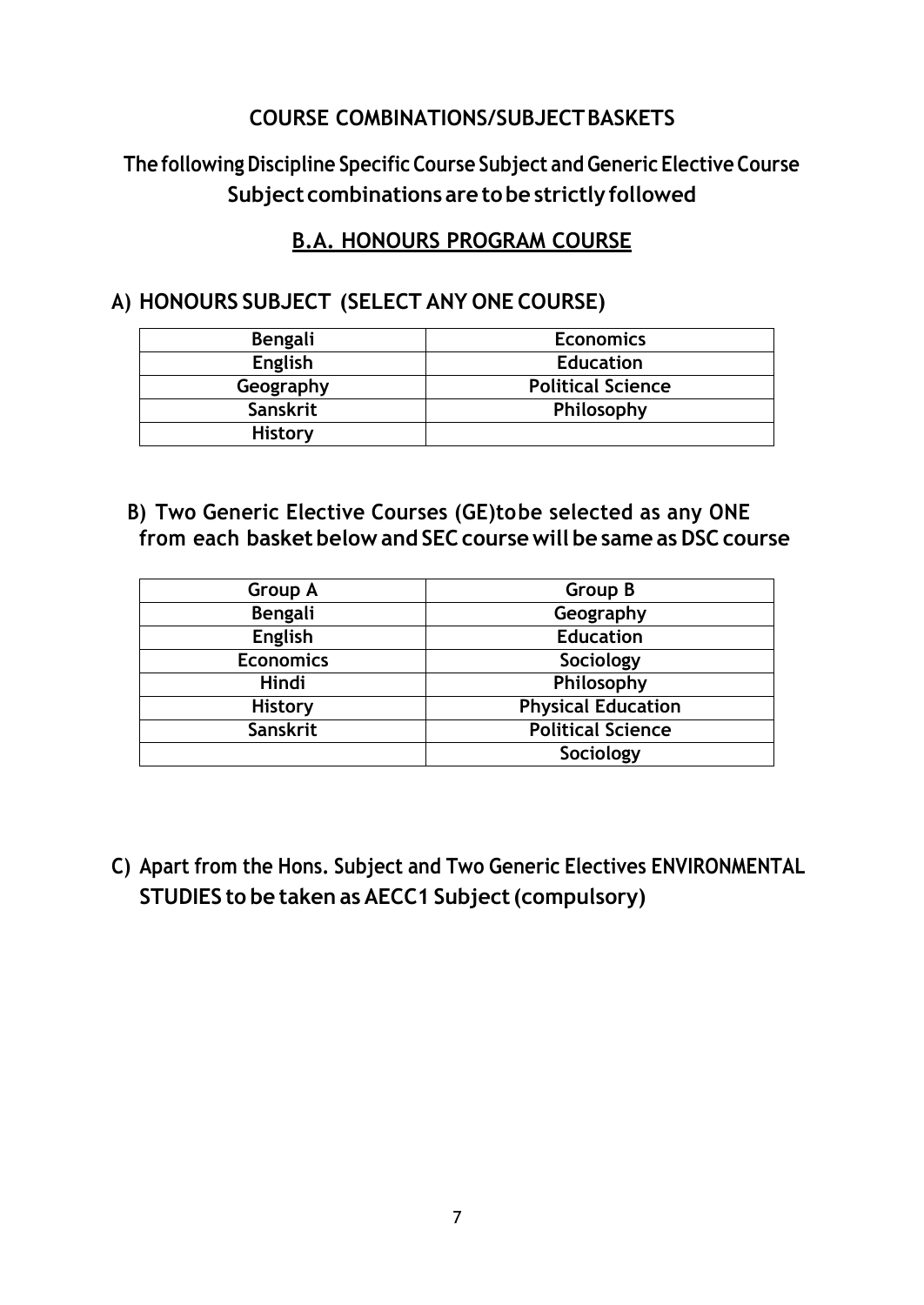# **B.A. PROGRAM COURSE**

**A)Discipline Specific Courses (DSC) and Generic Elective (GE) Course subject: Select any Three Course subject(taking any one Course subject each from any two group as DSC and anyone Course subject from remaining one group as GE of the 3 groups below and SEC course subjectwillbe sameas DSC coursesubject)**

| Group A         | Group B          | Group C                   |
|-----------------|------------------|---------------------------|
| Bengali         | <b>Economics</b> | Geography                 |
| <b>English</b>  | <b>Education</b> | <b>Physical Education</b> |
| Hindi           | <b>History</b>   | <b>Political Science</b>  |
| <b>Sanskrit</b> | Philosophy       | Sociology                 |

- **B) LanguageCore Course (LCC1): Select any one from below** Bengali, Hindi, Sanskrit, Alternative English
- **C) Apartfrom theTwoDSC Courses andLCC1ENVIRONMENTALSTUDIES to be taken as AECC1 Subject(compulsory)**

# **B.SC. HONOURS PROGRAM AND B.SC. PROGRAMME COURSES BASKETS**

- 1. Mathematics
- 2. Chemistry, Computer Science
- 3. Physics, Botany,Geography
- 4. Zoology
- 5. Economics

### *Note:*

### *\*\*All possible subject combinations from the above mentioned baskets (for Honours Program and Program Courses) may not be available\*\**

**For B.Sc. Hons. Program**: Any one Honours Discipline Specific Course subjectfrom the first 4baskets(Basket1toBasket4)+anytwoGenericElectiveCoursesubjects fromanythree other remaining basket subjects (Basket 2 to Basket 4) and same Skill Enhancement Course subject as Discipline Specific Course subject.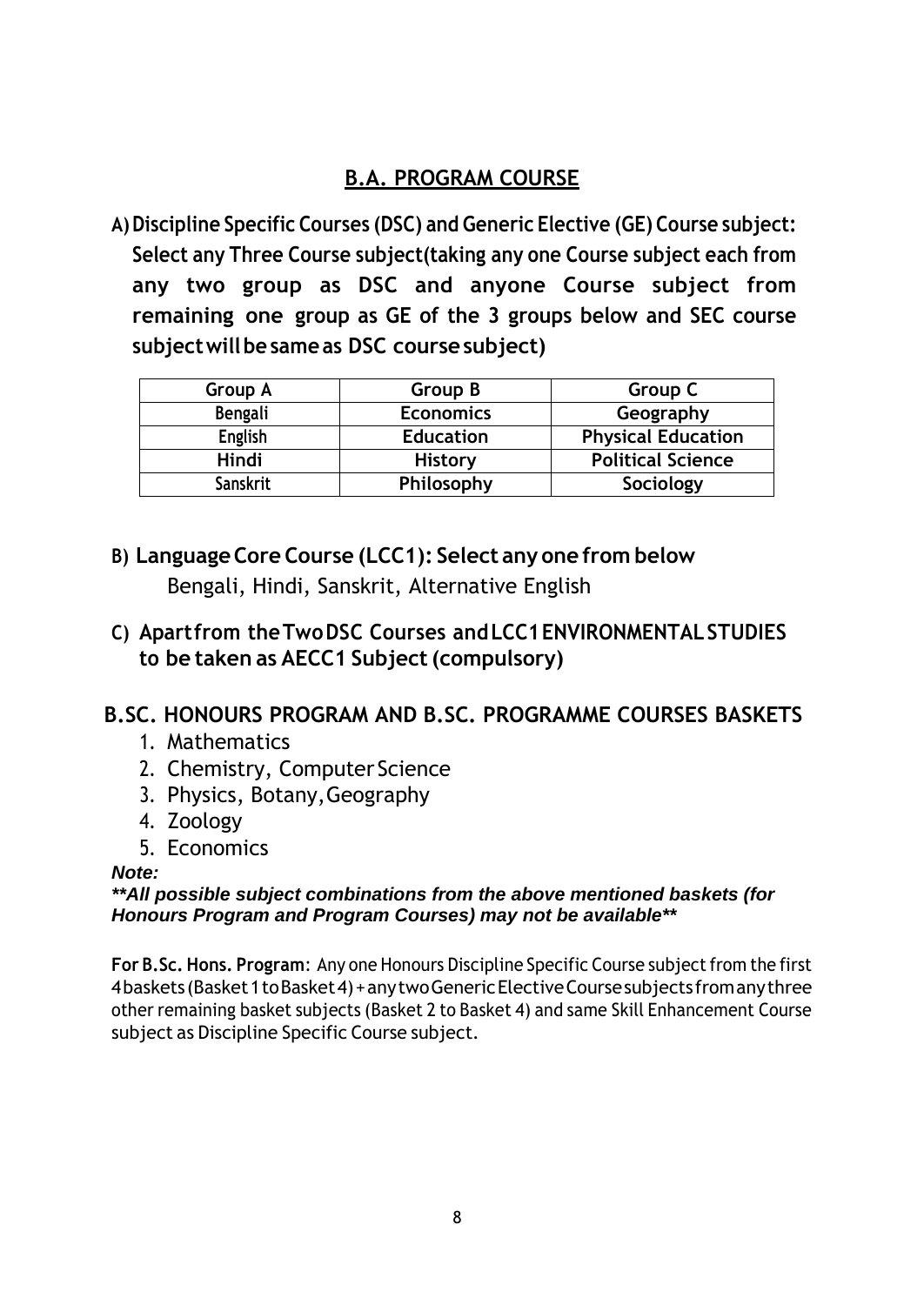**For B.Sc. Economics Honours Programme Courses the Generic Elective subject combination shall be Mathematics (of Basket 1 above) and Computer Science (of Basket2above)or any one subjectfrom Group – B Basketfor B.A. Honours Program.**

**For B.Sc. Program:** Three core subjects to be chosen one each from first three given basket subjects(Basket1toBasket3)oroneeachfromBasket2tobasket4forDisciplineSpecific Course and any two course subjects as Skill Enhancement Courses from the chosen 3 Discipline Specific Course Subjects.

**Note: For Geography Honours Program Course (B.Sc.) the Generic Elective subject combination shall be Mathematics (from Basket 1 of science) and Computer Science (from Basket 2 of science) and forGeographyHonours Program course (B.A.)the generic subject combinationshall be two subjects from Group"A" andGroup"B"ofArts.**

**Note: Environmental Studies as AECC1** is compulsory for both B.Sc. Hons. Programme and Programme Courses in the 1<sup>st</sup> semester.

# **BBA (TOURISM, AVIATION AND HOSPITALITY) PROGRAMME COURSE**

### **SUBJECTS**

- 1. Principles ofAviation
- 2. Persona Management
- 3. Language Enhancement
- 4. Customer Care service & Passenger Handling
- 5. Tourism Business and Product
- 6. Communication and Presentation Skills

**Subjects in 1 and 2 above are the two compulsory Discipline Specific Courses while the subject in 3 above constitutes the LCC paper1 for 1 st semester BBA Program course.**

**Subjects in 4 and 5 above are two other Disciplines Specific Courses and subject in 6 above is the LCC paper 2 for 2 nd semester BBA Program Course.**

### **WITHDRAWAL/CANCELLATION OF ADMISSION**

Student willing to withdraw /cancel her admission should submit a written application to the Principalonlineforhernametostrikeofffromtheroll.Feeswillberefundedasper the guidelines of the UGC and the State Govt. in this regard.

Hostel students who wish to withdraw from the Hostel without leaving the college requires Principal'swritten permission and norefund ofhostelfeesisallowed forsuchwithdrawal.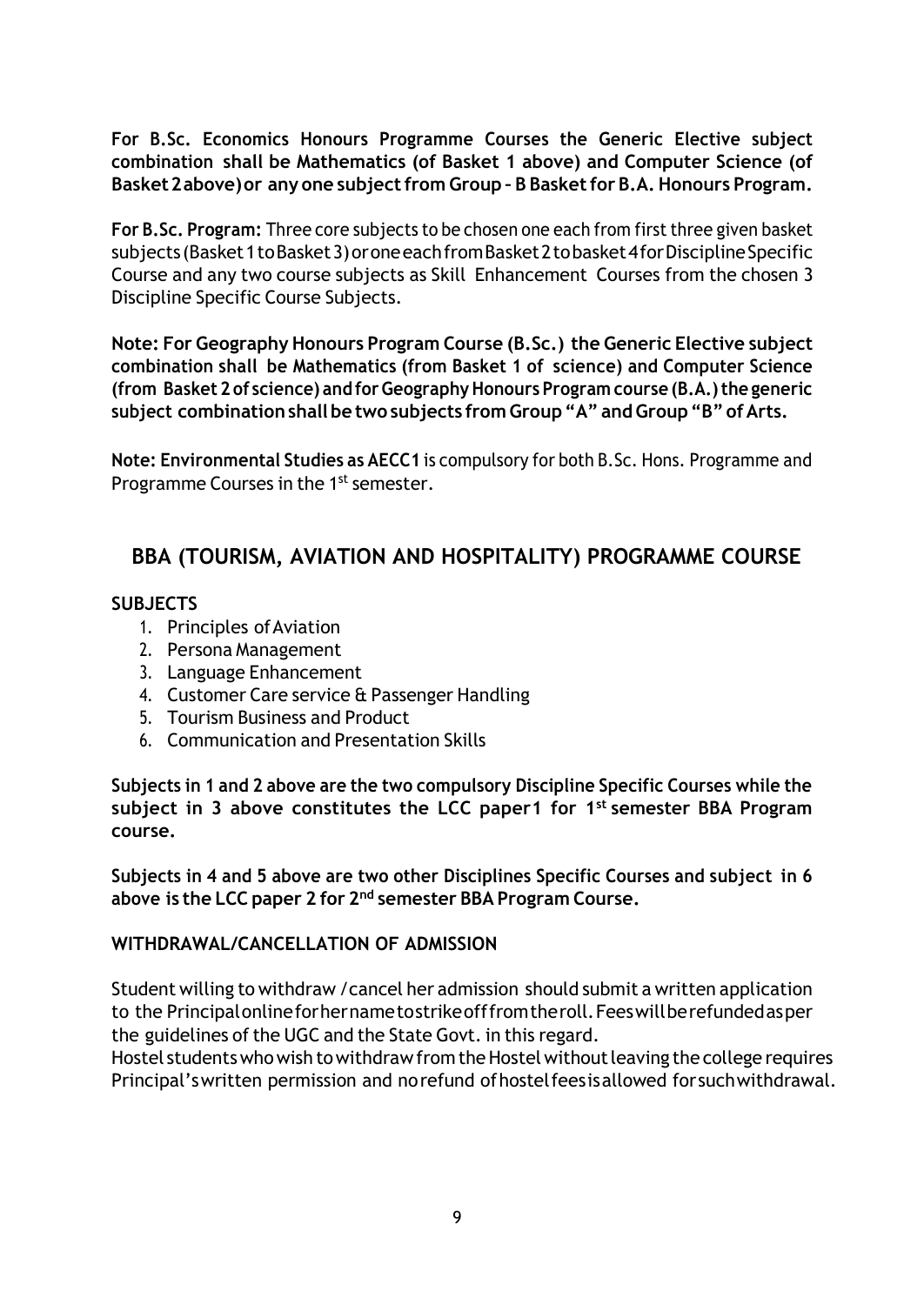# **TRANSFER**

Student applying for Transfer Certificate (allowed after a particular end semester examination) must submit a written application duly countersigned by the parent along with tuition fee of a month.

# **TUTORIAL AND REMEDIAL COACHING CLASSES**

With the objective of fulfilling the longstanding need of the students for less formal interaction with teachers, tutorial classes have been introduced for each course in Arts (for bothHonoursandProgramcourses).Theseclasseshelpthelaggardscatchupwiththerest and also help deepen the student‐teacher relationship. Remedial coaching classes for students belonging to SC/ST/OBC/Minority communities are also conducted as and when such a scheme is approved by the UGC.

# **COLLEGE RULES AND REGULATIONS**

- Students by the very fact of joining the College are obliged to observe the rules, regulations and tradition of the College.
- In subordination or serious misconduct will be sufficient reason for expulsion.
- No student shall misappropriate, destroy or damage any college property. Damage of any kind of College property must be paid for by the student responsible.
- Students are not allowed to use College Telephone.
- A student must have a college identity card which they must carry with them in the College.
- There is no college uniform but students are required to wear red border white sari and red blouse with sleeves on special occasions.

# **RULES OF DISCIPLINE**

- No meeting of any kind of the students of the college or any section of the students shall be commenced within the college premises without the prior permission from the Principal.
- Nopublic function to which outsiders are invited shall be organized within or outside the college premises without the prior permission from the Principal.
- No outsider shall be allowed to address students without the prior permission from the Principal.
- No association or organization of students shall be formed without the prior permission from the Principal.
- Students are required to have at least 75% attendance in each course to be eligible to appears in end semester examination.
- No student shall absent herself from internal assessments since these assessments are parts of continuous evaluation under the Choice Based Credit System.
- No order already in force or to be issued by the University of North Bengal or the Principal of the College shall be disobeyed or disregarded by any student.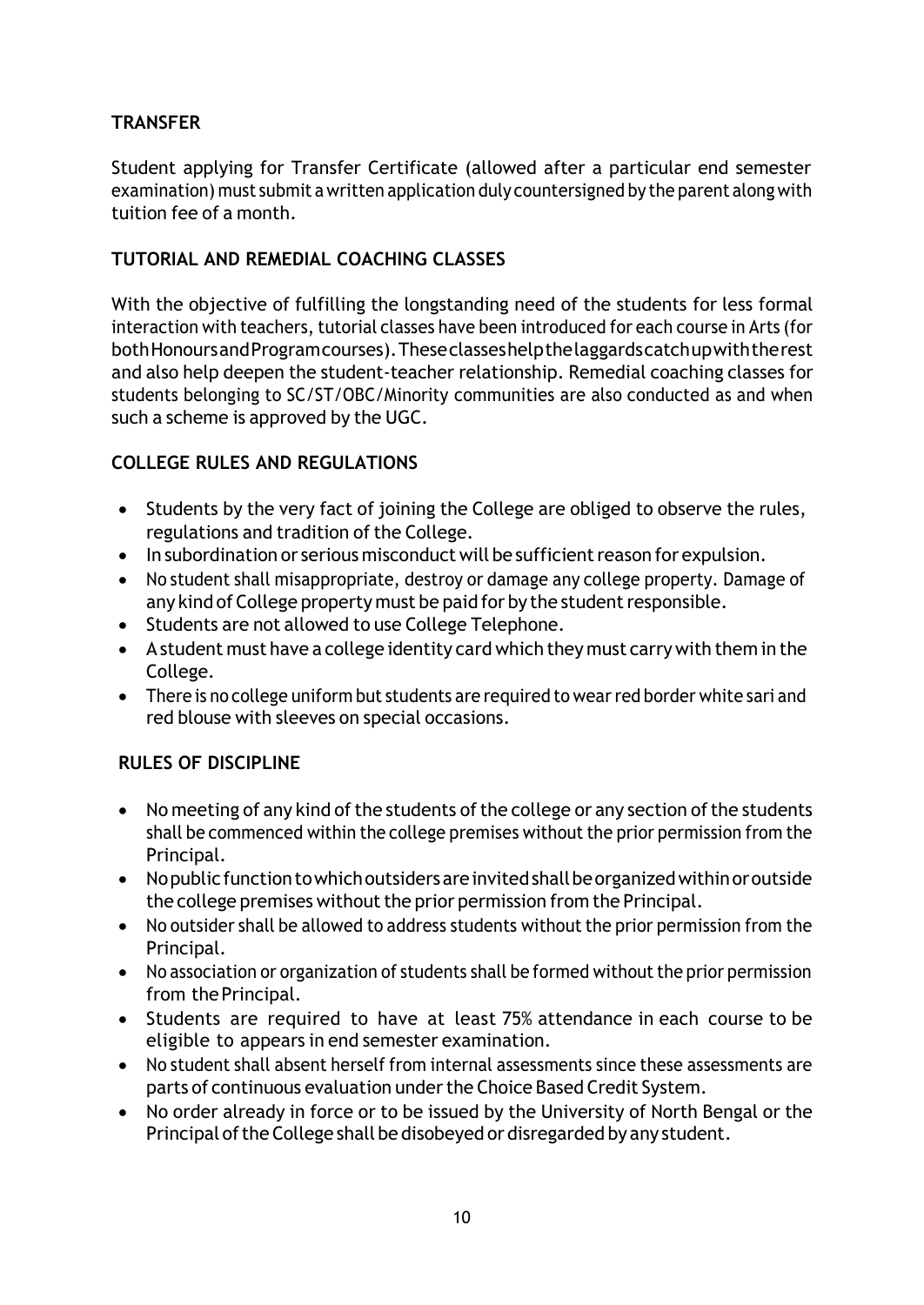• A student shall be guilty of breaches of discipline if she violates any of the aforesaid rulesofdisciplineorshallbeguiltyofmisconductorindecorousbehaviorintheevent of beingdisrespectful.

# **COLLEGE LIBRARY FACILITIES**

- A) The college library (fully computerized) with a spacious reading room attached to it has more than 33000 volumes including text books and precious references. The library subscribes some of the leading journals in Science, Social Science and Literature. New books are purchased by the library at regular intervals. The library has also subscribed to National Library and Information Services Infrastructure of Scholars Content (N‐LIST). The library also offers reprographic facilities to the students.
- B) Students are provided with Day issue Slips for the Reading Room of the Library and Non‐transferable Borrower's Card to take out books at a time for a week. Non‐return of books by the specified time shall invite imposition of fine per day basis.

# **FREE STUDENTSHIP/FINANCIAL ASSISTANCE**

Around 10% of the students with good academic record and belonging to economically weak families are awarded full andhalffreestudentship every year. Financial helpfrom Students Aid Fund of the College is also extended to the deserving students.

# **CO‐CURRICULAR ACTIVITIES**

**National Service Scheme (NSS)** – The College has four(04) units of NSS headed by four Teacher Programme Officers. NSS has been performing admirably in conducting Community Welfare Programmes and Social Work Projects in rural areas.

**National Cadet Corps (NCC)** – The College has a Senior division National Cadet Corps Unit commanded by a Teacher Officer (ANO) of the College. Students interested in military career or in the character formation and discipline are encouraged to join NCC.

**Games and Sports** – The College offers the facilities for indoor and outdoor games like carom, Basket Ball, Table Tennis and Badminton. Students are encouraged to participate in the inter college games and sports conducted by the Sports Board, University of North Bengal every year.

**Nature Club** ‐ The objective of establishing Nature Club is to guide the students to know natureandhelpthemunderstandtheblissoflivingincloserelationwithnature.Theclub comprises student‐members and a teacher in the over‐all charge of all its activities. Expeditions to places of natural beauty are conducted by the club.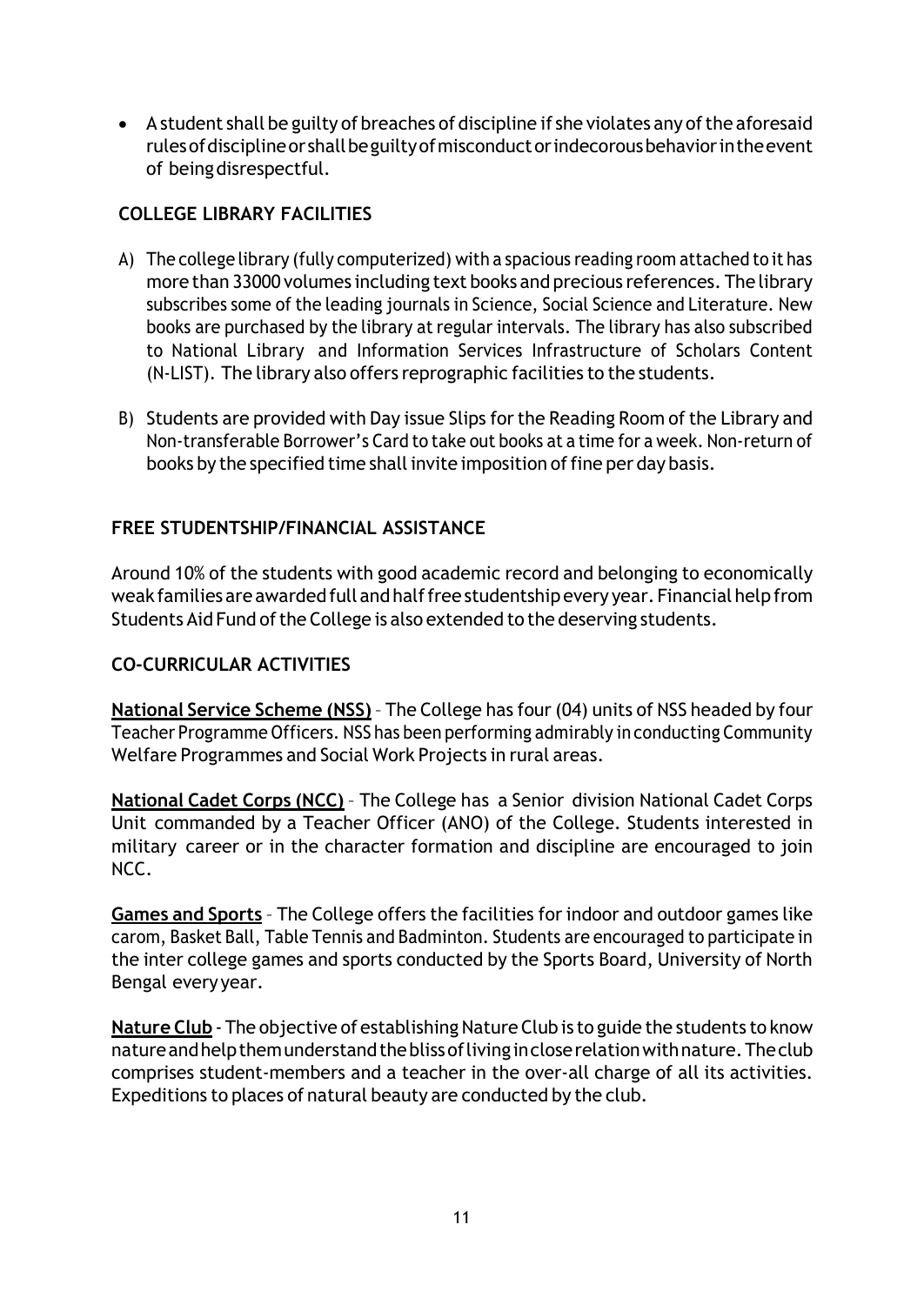# **CENTRE AND CELLS**

### **CENTRE FOR WOMEN'S STUDIES**

Centre for Women's Studies sponsored by the University grants commission has been established in 2007. Its objective is to identify the areas primarily related to women's issues at the local and regional level and to translate the components of women into reality. With these objectives in mind the centre is geared to undertake activities of Research, Documentation, Publication, seminars, workshop and training on women's issues.

### **CAREER AND COUNSELING CELL**

The Career and Counseling Cell arranges for training of the students for exploiting the employment opportunities. It also provides employment news and other career journals for thestudents.TheCellalsoorganizeslecturesbyeminentexpertsoncareerguidanceand counseling for the students on regular basis.

### **GRIEVANCE REDRESSAL CELL**

The Grievance Redressal Cell of the College looks into the grievance of the students. Students are to let the authority know of their grievances in a sealed envelope dropped in the specified box. The grievance redressal cell in its periodic meetings takes remedial measures taking all the logical cases into its consideration separately.

### **HEALTH CARE UNIT**

The College has founded a Health Care Unit to meet the long-standing need of the students for medical facilities in the campus. Besides providing the students with the facility of first aid, the unit arranges for medical help to the ailing students by the Medical Officer of the College.

### **ALUMNI ASSOCIATION**

Inordertokeepthepresentinlivingtouchwiththepast,AlumniAssociationoftheCollege has been founded. Students of the yesteryears, who are in government service or otherwise have carved a niche in the field of art and literature, are warmly invited to join the association.

### **INTERNAL QUALITY ASSURANCE CELL**

As per the guidelines of the University Grants commission and National Assessment and Accreditation Council, Internal Quality Assurance Cell (IQAC) has been formed in order to channelize all efforts and measures of the institution towards promoting its academic excellence in a holistic manner.

### **AWARDS AND BURSARIES**

- i) General Proficiency awards are given to the college topper in each Honours Subject and in General/Program Courses on the basis of the results of Part I, II and III taken together under 1+1+1 system. The same awards will be given to the college toppers on thebasisoftheresultsofallthesixsemesterstakentogetherundertheChoiceBased Credit System(CBCS).
- ii) Student(s) with the highest percentage of attendance in a session is (are) given a special award on the College foundation day.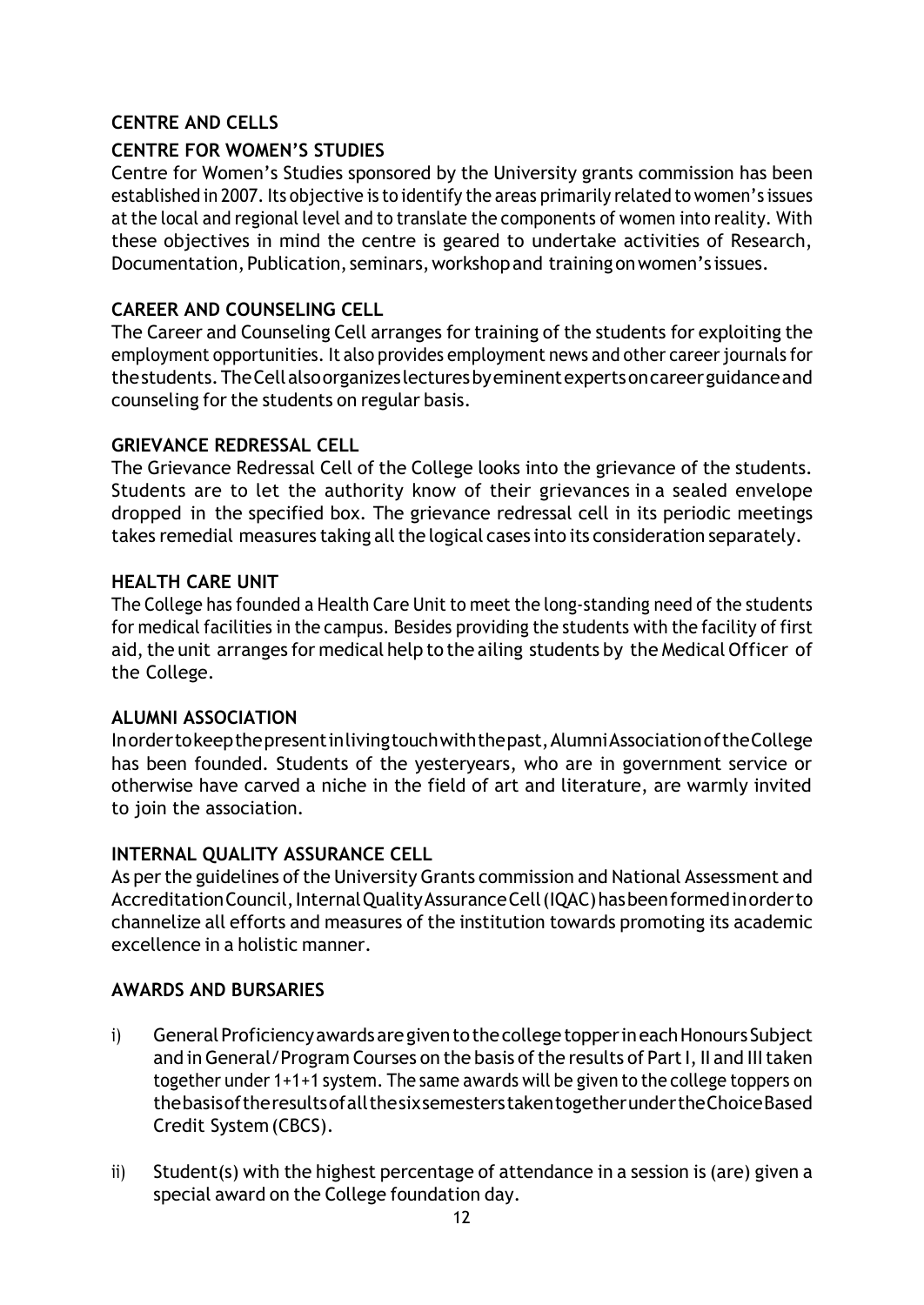- iii) Scholarships of Rs. 15000/- instituted by Jibanprava Chanda and Uma Dasgupta Foundation are awarded to two meritorious but economically disadvantaged students of the College every year.
- iv) Aparna Banerjee Memorial Scholarship of Rs. 6000/‐ is awarded to the college topper in BA Philosophy Honours.

# **HOSTEL RULES**

- i) There are three hostels viz. Uttara, Purabi and Malancha providing boarding facilities to more than 250 students of the college.
- ii) No married student is admitted in the hostel. If a boarder gets married after admission she has to leave the hostel immediately. Students failing in Party I and Part II examinations are not allowed to continue as the boarders.
- iii) Boarders are required to vacate the hostel during Puja Holidays.
- iv) Abandoning the hostel is allowed at the end of the normal college course. Application for abandonment at any other time must be made in writing with sufficient reasons and submitted to the Principal through the Hostel Superintendent at least fifteen days prior to the date from which the abandonment will take effect.
- v) SickboardersareattendedtobytheMedicalOfficeroftheCollegefreeofcharge.Ifa boarder wishes to call in some other doctor, she may do so with permission of the Superintendentandsheisrequiredtobearalltheexpensesinvolvedinit.Sickdietas prescribed by the Medical Officer is supplied free of charge till the cost of such diet remains the same as that for the regular meal but expenses in addition to it is to be bornebytheboarderherself.Thelocalguardianis responsibleforremovingthesick ward from the hostel, if so required by circumstances.
- vi) There are three categories of visitors for the boarder's viz. a) Guardian, b) Local Guardian and c) Approved Visitors (maximum 3 nos.).
- vii) Boarders are not allowed to receive visitors in College. Visitors are to be received in Visitor's Room in the Hostel during specified visiting hours: Wednesday – 4 to 6 PM and Sunday – 9AM to 12 Noon.
- viii) Visitors can meet their wards on Wednesdays. On Sundays boarders are allowed to take 'day leave', twice a month with their specified visitors orlocal guardian but must come back in the hostel within 6:00 PM in the summer and within 5:30 PM in winter. One "night leave" is allowed every month.
- ix) Only the above three categories of visitors are allowed to meet the boarder. At the time of admission, the guardian must submit a signed list of not more than five visitors to Superintendent with their (visitor's) specimen signature and full address with telephone numbers. Visitors taking boarders outside are expected to take them personally. In case of 'night leave' the local guardians are expected to come in person. If, for any reason, that is not possible guardian and local guardians are required to send escorts with letter of authority (not merely signed) by the legal guardian.
- x) TheLocal guardian musthave to be a marriedperson living with the membersof the family in Jalpaiguri. In case of illness or any other emergency, the local guardian must be prepared to remove his/her ward from the hostel.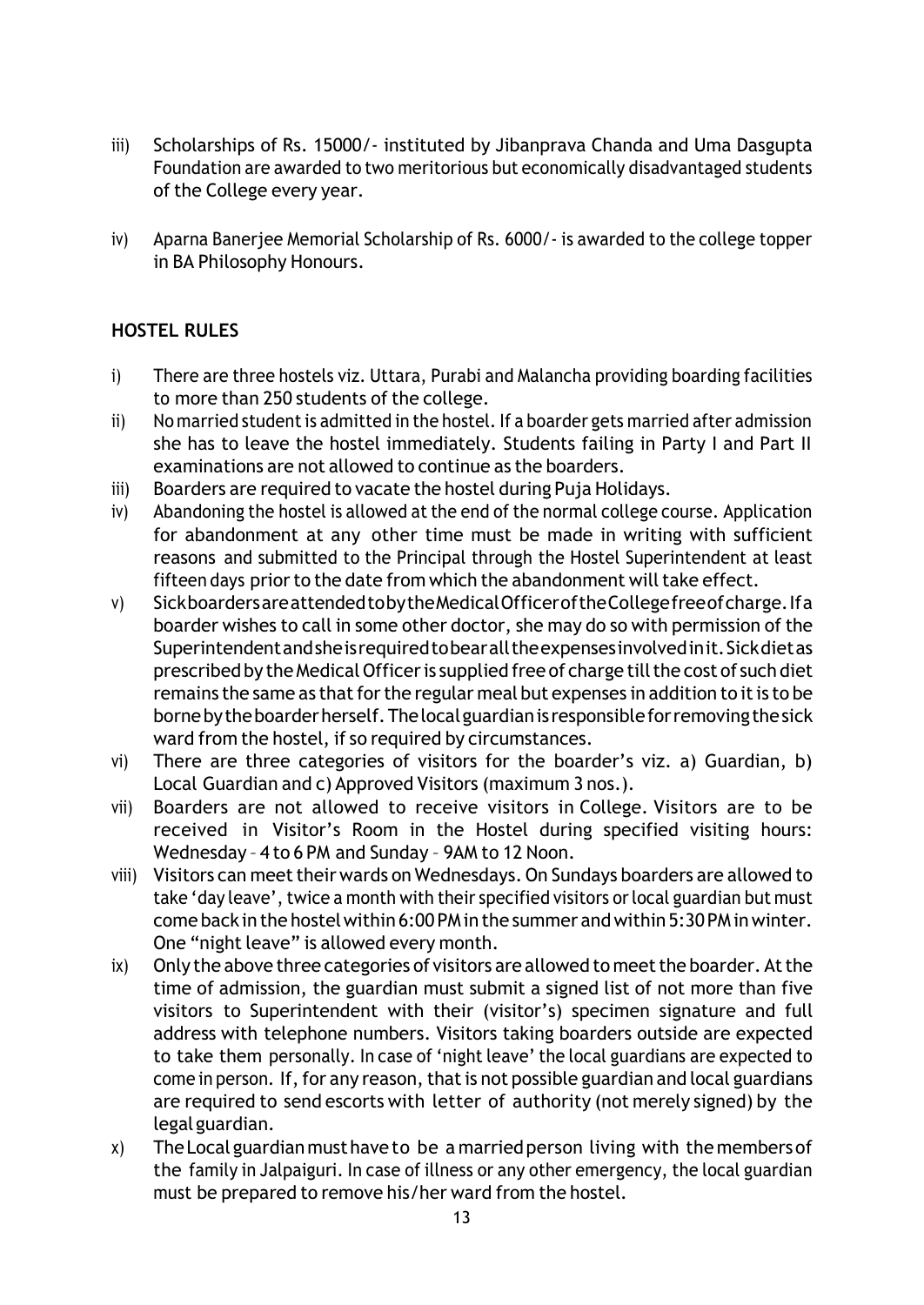- $xi$ ) Guardians are requested to pay the food charges within 10<sup>th</sup> of every month positively.
- xii) There is a mess management committee consisting of the members elected from among the boarders. Its functions are determined by the Superintendent, the ex‐officio President of the Committee.
- xiii) Boarders shall have to put the lights off in their rooms by 10:30 PM ordinarily (during examinations by 11PM).
- xiv) Attendance is taken at 6:30 PM daily in summer and at 5:30 PM in winter. Afterroll call no boarder is allowed to leave the building in which she resides.
- xv) Boarders are required to bring along their own bed, plates, cups, drinking glasses etc. and other personal requirements.
- xvi) Wastage of water and electricity is strictly prohibited.
- xvii) Boarders are not allowed to enjoy TV Programmes without the permission of the Hostel superintendent.
- xviii) Nomeetingordemonstrationshallbeheldwithinthepremisesofthehostelwithout the prior permission of the Hostel Superintendent.
- xix) Boarders are expected to take active parts in all hostel activities.
- xx) The Hostel Sub-Committee may alter, amend or withdraw any rules or introduce new rules, if necessary.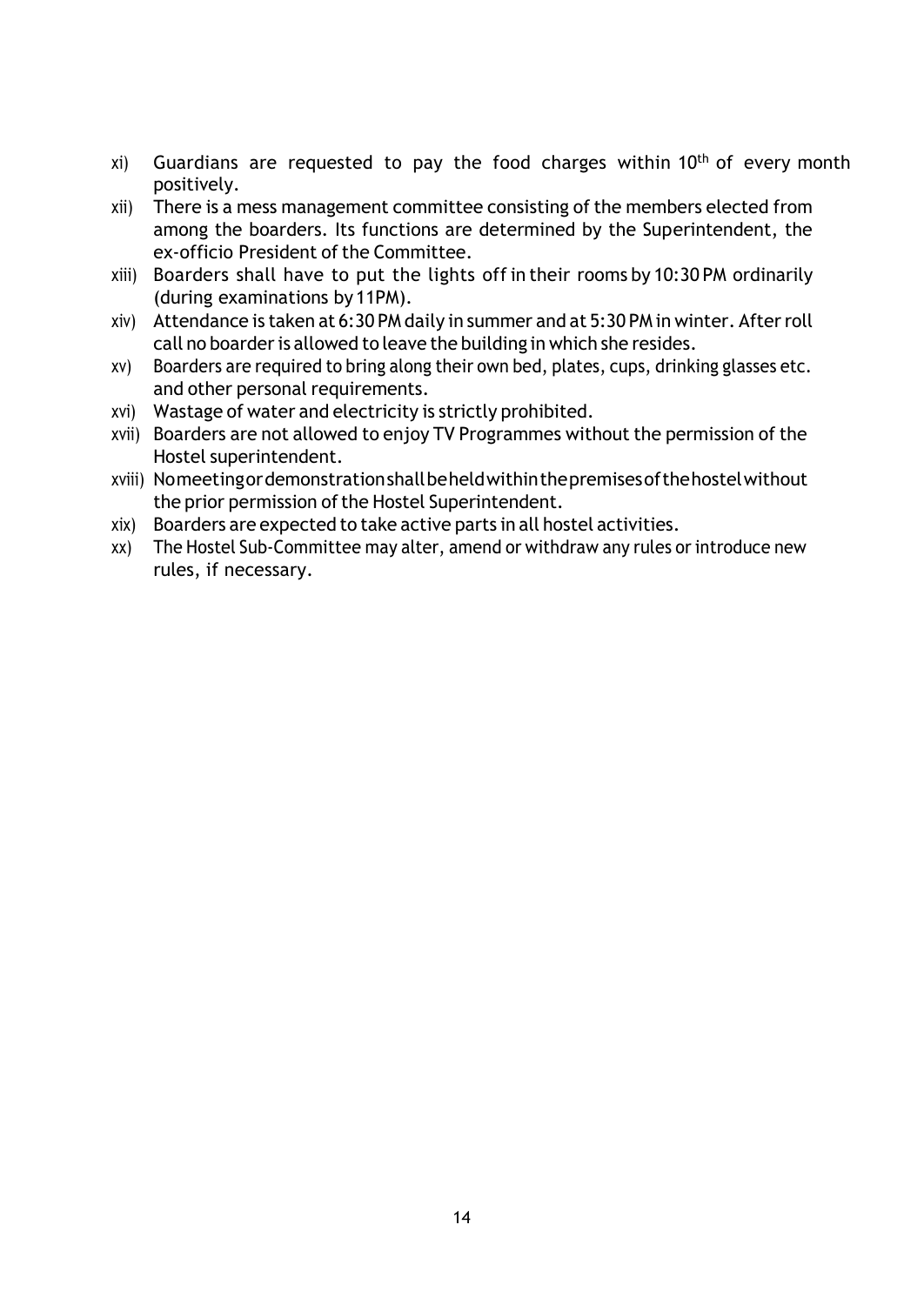# **MEMBERS OF THE GOVERNING BODY:**

- **1.** SRI TAPAN KUMAR MITRA HONOURABLE PRESIDENT
- **2.** SMT. RUPA CHAKRABORTY (DAS) GOVT. NOMINEE
- **3.** SMT. DIPALI SARKAR GOVT. NOMINEE
- **4.** SMT. PURNAPROVA BARMAN WBSCHE NOMINEE
- **5.** SMT. SUSMITA PANDIT NBU NOMINEE
- **6.** DR. RANJIT BARMAN NBU NOMINEE
- **7.** SMT. SRIPARNA SARKAR– TEACHER REPRESENTATIVE
- **8.** DR.UDAYSANKARAGARWALLA–TEACHERREPRESENTATIVE
- **9.** DR.JAGABANDHUMANDAL–TEACHERREPRESENTATIVE
- **10.** SRIARINDAMCHOWDHURY–NON-TEACHERINGREPRESENTATIVE
- **11.** DR. SHEELA DATTA GHATAK– TEACHER-IN-CHARGE & SECRETARY

# **MEMEBERS OF THE TEACHING STAFF**

# DR. SHEELA DATTA GHATAK – TEACHER-IN-CHARGE

# **ARTS FACULTY**

# **DEPARTMENT OF BENGALI**

- 1. DR. KOELA GANGULY, M.A., PH.D. ASSOCIATE PROFESSOR
- 2. DR. KOYEL DATTA, M.A. ASSOCIATE PROFESSOR
- 3. DR. NANDA BANERJEE, M.A., PH.D. ASSOCIATE PROFESSOR
- 4. SRI SISIR SING, M.A. ASSISTANT PROFESSOR(HOD)

# **DEPARTMENT OF ECONOMICS**

- 1. DR. SEKHARCHATTERJEE,M.A.,M.PHIL.,PH.D.–ASSOCIATEPROFESSOR
- 2. DR. ANIL KUMAR BISWAS, M.A., M.PHIL., PH.D.– ASSOCIATE PROFESSOR(HOD)
- 3. DR. SWAPAN KANTI KONAR, M.A., PH.D.– ASSOCIATE PROFESSOR
- 4. SMT. PRIYANKI SEN (DASGUPTA), M.A. SACT

# **DEPARTMENT OF EDUCATION**

- 1. SRI PARITOSH KR. PAUL, M.A., M.PHIL.– ASSISTANT PROFESSOR (HOD)
- 2. SMT. KEYA DAS, M.A. SACT
- 3. SRI PRADIP KUMAR SINGHA, M.A. ‐ SACT
- 4. SRI NILU SAHA, M.A. SACT
- 5. SMT. MALINI BHATTACHARYYA, M.A. SACT

# **DEPARTMENT OF ENGLISH**

- 1. DR. SANATAN BHOWAL, M.A., PH.D. ASSOCIATE PROFESSOR
- 2. SMT. SISODHARA SYANGBO, M.A. ‐ ASSISTANT PROFESSOR
- 3. SMT. ABHINANDA ROY, M.A. ‐ ASSISTANT PROFESSOR(HOD)
- 4. DR. AMRITA SARKAR, M.A.,PH.D- ASSISTANT PROFESSOR

# **DEPARTMMENT OF GEOGRAPHY**

1. SMT. SRIPARNA SARKAR, M.SC. ‐ ASSOCIATE PROFESSOR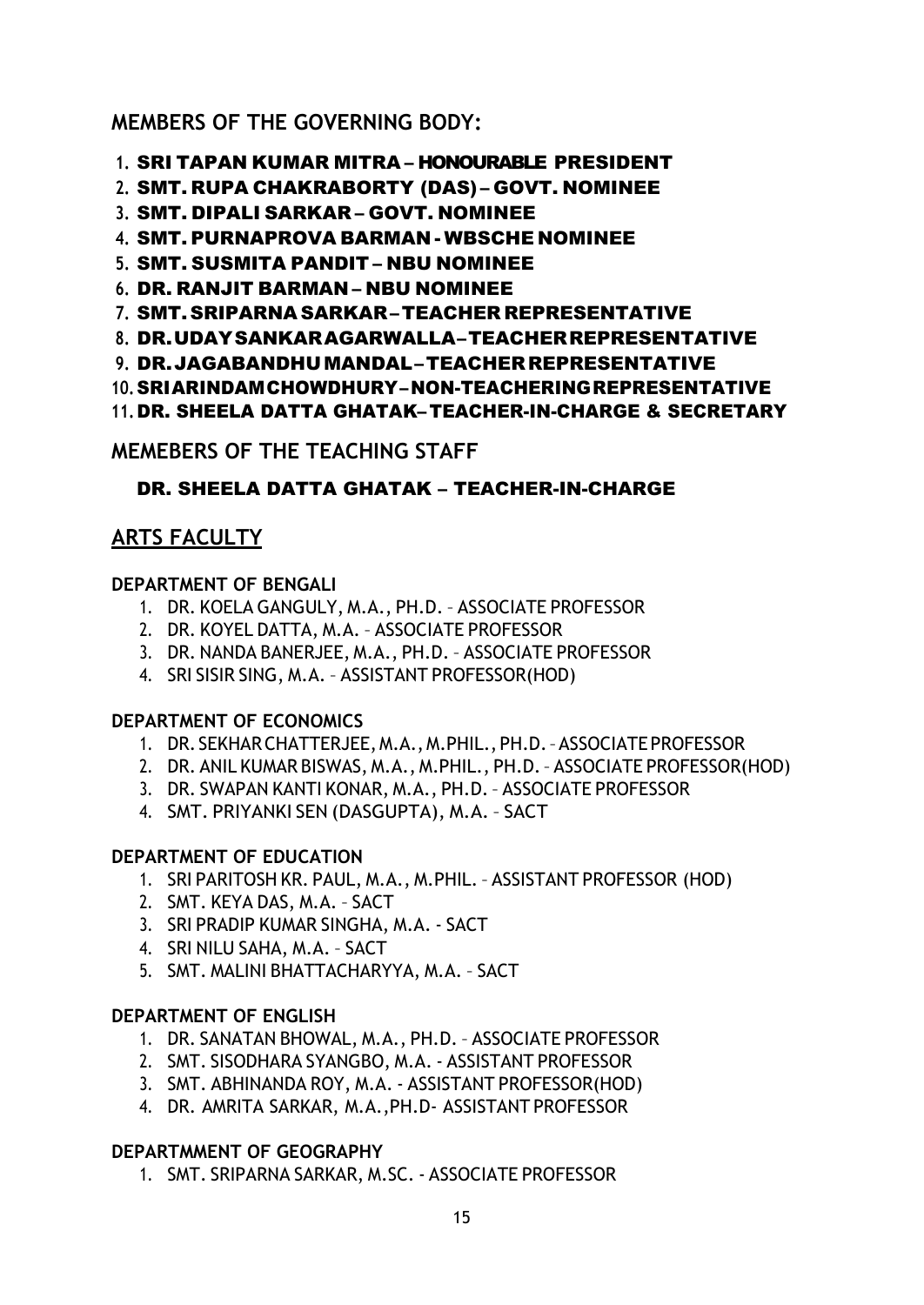- 2. DR. SHARMISTHA MUKHERJEE, M.A., PH.D.‐ ASSOCIATE PROFESSOR (HOD)
- 3. SRI CHHANU SUTRADHAR, M.SC. ‐ ASSISTANT PROFESSOR
- 4. SMT. SREYASHI GANGULY, M.A. SACT
- 5. SMT. DEBARATI CHOWDHURY, M.A. SACT
- 6. SRI BIMAL RAY DAKUA, M.A. SACT
- 7. SRI ABHISHEK BARMAN PRAMANIK, M.A. SACT
- 8. SRI RANJIT SING, M.A. SACT

### **DEPARTMENT OF HISTORY**

- 1. DR. SWASWATI DAS, M.A., PH.D.‐ASSOCIATE PROFESSOR(HOD)
- 2. DR.RUPANSARKAR, M.A.,PH.D.‐ASSOCIATE PROFESSOR
- 3. DR. SHYAMAL CHANDRA SARKAR, M.A., PH.D.‐ ASSOCIATE PROFESSOR
- 4. SMT. DEBJANI SENGUPTA, M.A. ‐ SACT

### **DEPARTMENT OF PHILOSOPHY**

- 1. SMT. INDRANI SENGUPTA, M.A. ‐ ASSOCIATE PROFESSOR
- 2. DR. SASWATI CHAKRABORTY, M.A., PH.D.‐ ASSOCIATE PROFESSOR (HOD)
- 3. DR. PAMPA ROYCHOWDHURY, M.A., PH.D.‐ ASSOCIATE PROFESSOR

### **DEPARTMENT OF POLITICAL SCIENCE**

- 1. DR. DEBABRATA BASU, M.A., PH.D.– ASSOCIATE PROFESSOR (HOD)
- 2. SRI UTPAL ROY, M.A. ASSISTANT PROFESSOR
- 3. MOTABBIR ALAM, M.A. ASSISTANT PROFESSOR
- 4. SMT. SOUMITA BASU, M.A. SACT
- 5. SMT. MANALI DEY, M.A. SACT
- 6. SRI SOUMEN CHANDA, M.A. ‐SACT

### **DEPARTMENT OF PHYSICAL EDUCATION**

- 1. SRI NAIRIT ROY, M.PED., M.PHIL. SACT
- 2. SMT. LIPAIKA MALAKAR, M.PED. ‐ SACT

### **DEPARTMENT OF SANSKRIT**

- 1. SMT. NAMITA SARKAR, M.A. ASSISTANT PROFESSOR (HOD)
- 2. SAHIDUR SEIKH, M.A. ASSISTANT PROFESSOR
- 3. SMT. MANIDIPA SARKAR, M.A. SACT
- 4. SMT. KASTURI MAJUMDER, M.A. SACT
- 5. SMT. SOUMYASHRI LAHIRI (GOSWAMI) , M.A. SACT
- 6. SMT. MOUSUMI ROY, M.A. SACT

# **SCIENCE FACULTY**

### **DEPARTMENT OF BOTANY**

1. DR. SHRIPARNA MUKHERJEE, M.SC., PH.D.‐ ASSISTANT PROFESSOR (HOD)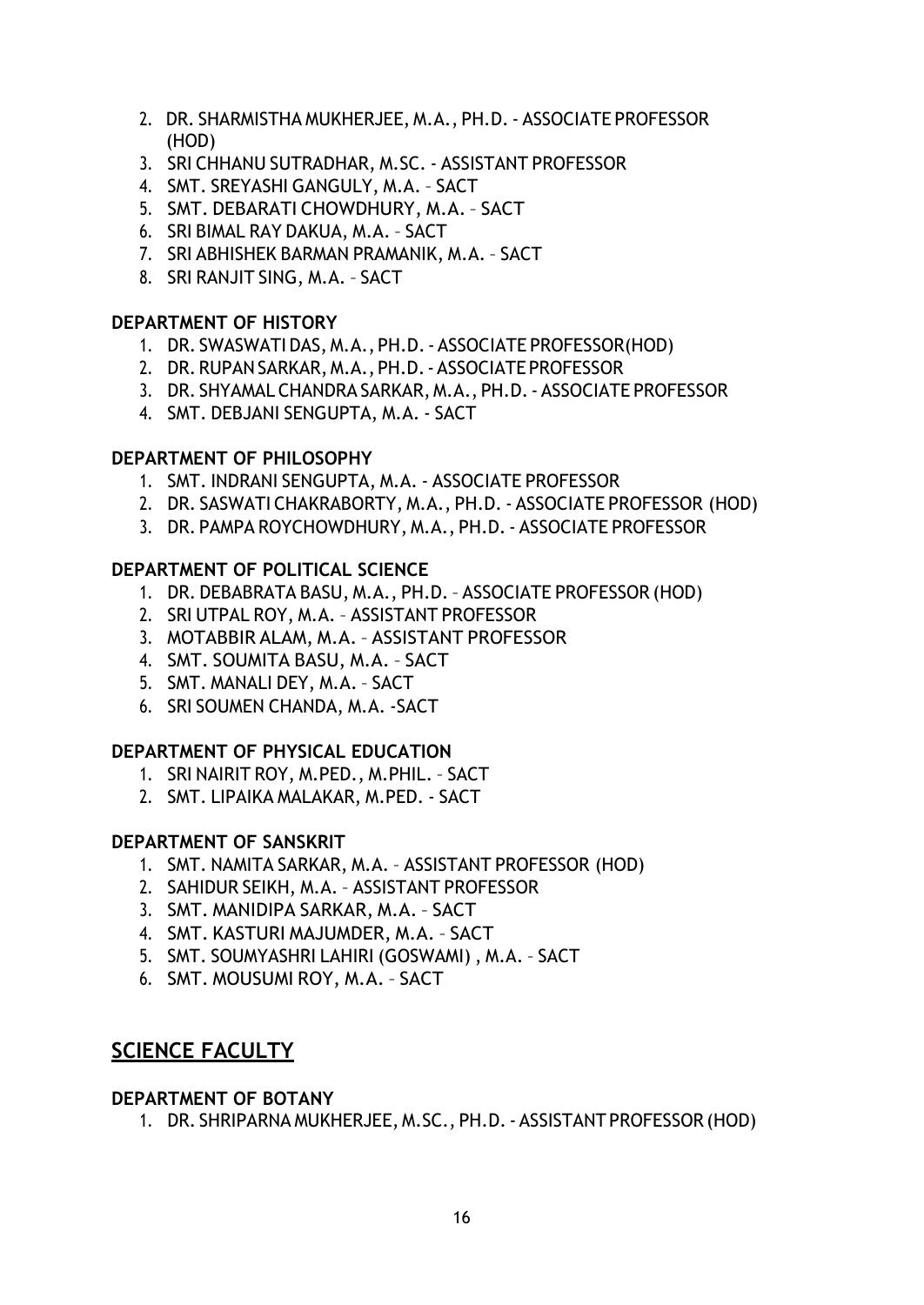- 2. DR. KAVITA GHOSAL, M.SC., PH.D. ‐ ASSISTANT PROFESSOR
- 3. DR. RUMA BASU, M.SC., PH.D. SACT
- 4. SRI SUBHANKAR DEY, M.SC. SACT
- 5. SMT. RIMA BASAK (PAL), M.SC. –SACT

### **DEPARTMENT OF CHEMISTRY**

- 1. DR. BULA DUTTA, M.SC., PH.D. ‐ ASSOCIATE PROFESSOR (HOD)
- 2. SMT. AMRITA DAS, M.SC. ‐ ASSISTANT PROFESSOR
- 3. DR.UDAY SANKAR AGARWALLA, M.SC., PH.D.‐ ASSISTANT PROFESSOR
- 4. SMT. SHARMI SARKAR, M.SC. ‐SACT

#### **DEPARTMENT OF COMPUTER SCIENCE**

- 1. SRI TANMOY KANTI HALDER, M.TECH. ‐ ASSISTANT PROFESSOR
- 2. SMT. DUNA SAHA, M.C.A. SACT

#### **DEPARTMENT OF MATHEMATICS**

- 1. SMT. REENA KARJEE, M.SC. ‐ ASSISTANT PROFESSOR (HOD)
- 2. SMT. PAPRI ROY, M.SC. ‐ ASSISTANT PROFESSOR
- 3. DR. RAHUL GHOSH, M.SC., PH.D. ‐ ASSISTANT PROFESSOR
- 4. SRI MANOJ KUMAR SAHA, M.SC. SACT
- 5. SRI DIPANJAN GHOSAL, M.SC. ‐SACT

### **DEPARTMENT OF PHYSICS**

- 1. DR. JAGABANDHU MANDAL, M.SC., PH.D. ‐ ASSOCIATE PROFESSOR (HOD)
- 2. MD. WASHIM AKRAM, M.SC. ‐ ASSISTANT PROFESSOR
- 3. SMT. BHASWATI MANDAL, M.SC. –SACT
- 4. SMT. SUSMITA SARKAR, M.SC. ‐ SACT

#### **DEPARTMENT OF ZOOLOGY**

- 1. DR. SHEELA DATTAGHATAK, M.SC., PH.D.‐ ASSOCIATE PROFESSOR
- 2. DR. MANABENDRA NATH MOITRA, M.SC., PH.D.‐ ASSISTANT PROFESSOR (HOD)
- 3. SRI VASKAR DAS, M.SC. ‐ ASSISTANT PROFESSOR
- 4. SRI SUDIPTA DEY, M.SC.‐ SACT

### **DEPARTMENT OF ENVIRONMENTAL STUDIES**

- 1. SMT. SULAGNA BHADURI, M.DC. SACT
- 2. SRI GURUDAS MANDAL, M.A. SACT

#### **DEPARTMENT OF HINDI**

1. SRI ARBIND KR. SAH, M.A. ‐SACT

### **OTHERS**

### **DEPARTMENTOF BBA (TOURISM,AVIATIONANDHOSPITALITY)INCOLLABORATIONWITH AVLON SIKSHA NIKETAN, SILIGURI**

1. SMT. DEEPIKA CHETTRI, MBA ‐ ACADEMIC HEAD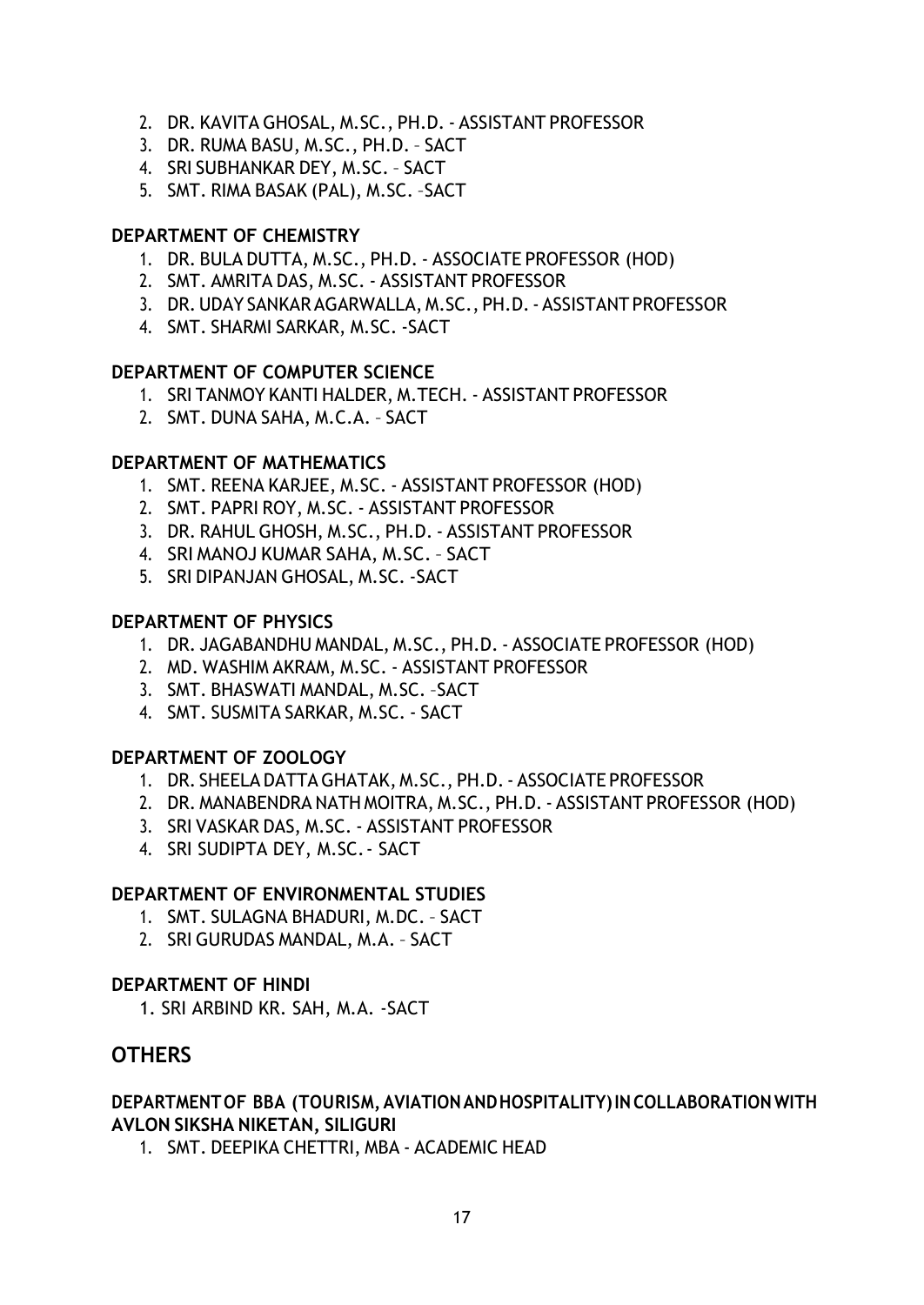- 2. SRI ANUJ BHATTACHARYA, MTTM MANAGEMENT FACULTY
- 3. SMT. CHIRASREE SENGUPTA, M.A. ‐ ENGLISH FACULTY
- 4. SMT.DEEPA TAMANG, MTM MANAGEMENT FACULTY
- 5. SRI MANIDEEP BHOWMIK, M.A. SPOKEN ENGLISH FACULTY

### **DEPARTMENT OF TTM (COP)**

- 1. DR. SWASWATI DAS, M.A., PH.D. COORDINATOR
- 2. SMT. RUNA DAS, M.A., M.T.M. SACT

### **LIBRARY**

1. SRI HIMANISH ROY, MLIS – LIBRARIAN (CONTRACTUAL)

### **IN‐CHARGE OF ACTIVITIES**

**BURSAR –** DR. SANATAN BHOWAL, M.A. PH.D.

**CO‐ORDINATOR, IQAC –** DR. MANABENDRA NATH MOITRA, M.SC., PH. D.

**DIRECTOR, CENTRE FOR WOMEN'S STUDIES** – DR. NANDA BANERJEE, M.A., PH.D.

**NCC CO‐ORDINATOR –** SMT. ABHINANDA ROY, M.A.

### **NSS PROGRAMME OFFICERS**

- 1. DR. SHRIPARNA MUKHERJEE, M.SC., PH.D.
- 2. SMT. AMRITA DAS, M.SC.
- 3. DR. UDAY SANKAR AGARWALLA, M.SC, PH.D.
- 4. DR. MANABENDRA NATH MOITRA, MSC., PH.D.

**MEDICAL OFFICER –** DR. P.N. SAHA, M.B.B.S.

**HOSTEL SUPERINTENDENT (ASST.)** – SMT. DIPALI SARKAR

### **MEMBERS OF NON‐TEACHING STAFF**

### **OFFICE STAFF**

- 1. SRI ARINDAM CHOWDHURY, B.A. CASHIER AND HEAD CLERK (ACTING)
- 2. SRINIKHIL SARKAR, H.S.,ITI– ELECTRICIAN CUM CARETAKER
- 3. SMT. RITA DAS, B.A. TYPIST

### **LIBRARY STAFF**

- 1. SRI SUBRATA CHAKRABORTY, H.S. LIBRARY ATTENDANT
- 2. SRI PARTHA PRATIM BISWAS, B.COM. LIBRARY ATTENDANT (CASUAL)
- 3. SMT. SUJATA ROY, M.A., L.L.B. LIBRARY ASSISTANT (CASUAL)

### **OTHER NON‐TEACHING STAFF**

- 1. SRIGAURANGA GOSWAMI– LABORATORY ATTENDANT (CHEMISTRY)
- 2. SRI SADHAN SEN LABORATORY ATTENDANT (BOTANY)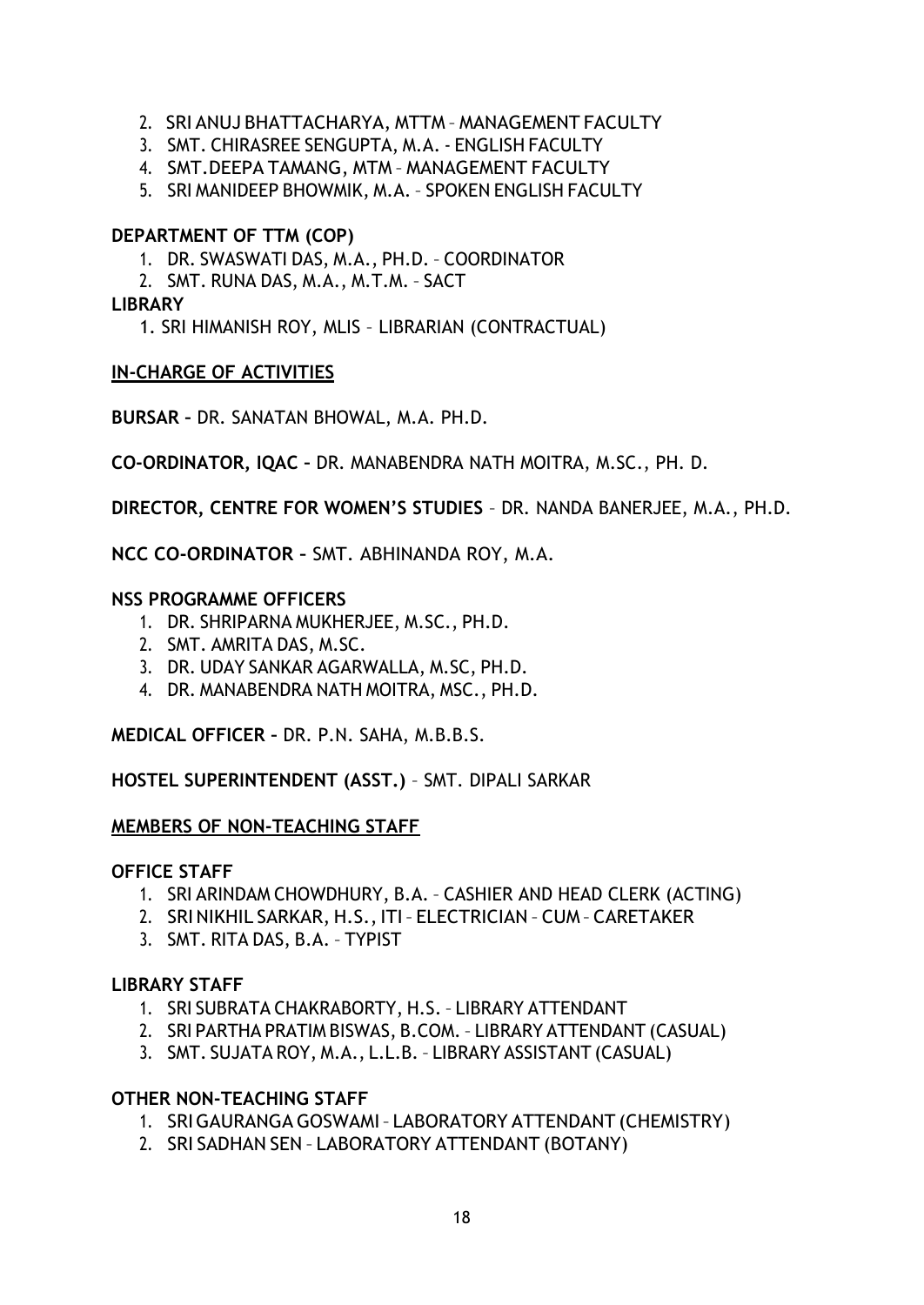- 3. SMT.BAPIBHATTACHARYA– LABORATORY ATTENDANT(GEOGRAPHY)
- 4. SRI SANKARROUTH‐ LABORATORY ATTENDANT(ZOOLOGY)
- 5. SRIBHUPEN ROY‐ LABORATORY ATTENDANT (GEOGRAPHY)
- 6. SRI JYOTISHCHANDRA SARKAR ‐ LABORATORY ATTENDANT (PHYSICS)
- 7. MD. KABUL ‐ LABORATORY ATTENDANT (COMPUTER SCIENCE)
- 8. SRI DADHIMOHAN ROY ‐ LABORATORY ATTENDANT (CHEMISTRY)
- 9. SRI BENARASI ROY DAY GUARD
- 10. SRI AKLES ROUTH MALI
- 11. SRI RAMU HELA KARMABANDHU
- 12. AFTER ALI ANSARI‐ PEON
- 13. PAPIA BARMAN PEON
- 14. SMT. SUKTIBASU– LABORATORY ATTENDANT (CASUAL)(CHEMISTRY)
- 15. SMT. SUJATA CHOUDHURY OFFICE ATTENDANT (CASUAL)
- 16. SMT. CHANDANA SARKAR ‐ STAFF COMMON ROOM ATTENDANT (CASUAL)
- 17. SRI DIPJYOTI BASU ‐ LABORATORY ATTENDANT (CASUAL)(ZOOLOGY)
- 18. SRI BIJAY DAS ‐ LABORATORY ATTENDANT (CASUAL) (PHYSICS)
- 19. SRI BINOD DOM‐ KARMA BANDHU (PART TIME)
- 20. SRI BIBEK ROUTH KARMA BANDHU (CASUAL)

### **HOSTEL EMPLOYEES**

- 1. SRI GOPAL JHA NIGHT GUARD
- 2. SRI DILIP KR. JHA COOK
- 3. SRI LALAN ROUTH ASST. COOK
- 4. SRI SAMIR KERKETTA COOK
- 5. SMT JHARNA SARKAR HELPER
- 6. SRI SAMIR DAS HEPLER
- 7. SRI RAM BALAK ROY HELPER (CASUAL)
- 8. SMT CHANDANA SARKAR HELPER (CASUAL)
- 9. SRI SUDHIR ROY HELPER (CASUAL)
- 10. SMT. NIRUPAMA BARMAN HELPER (CASUAL)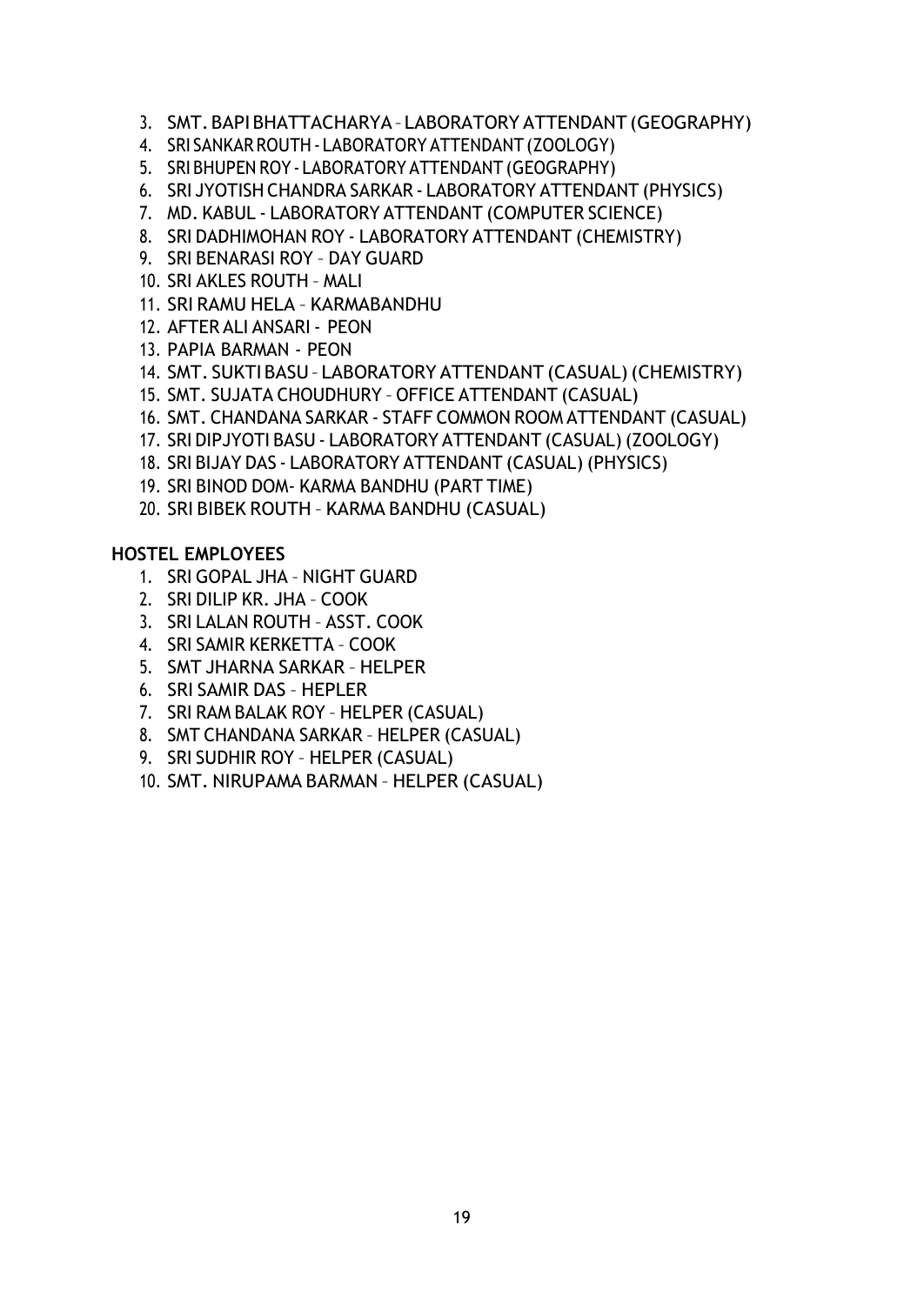### **SUMMARY OF UGC REGULATIONS ON CURBING THE MENACE OF RAGGING IN HIGHER EDUCATIONAL INSTITUTIONS,2009.**

**PREAMBLE:** In view of the directions of the Hon'ble Supreme Court dated 8.05.2009 and in considerationofthedeterminationoftheCentralGovernmentandtheUniversityGrants Commission to prohibit, prevent and eliminate the scourge ofragging.

**OBJECTIVE:** To eliminate ragging in all its forms from universities, deemed universities and other higher educational institutions in the country by prohibiting it under these Regulations, preventing its occurrence and punishing those who indulge in ragging as provided for in these Regulations and the appropriate law in force.

# **WHAT CONSTITUTES RAGGING**?

Ragging constitutes one or more of any of the following acts:

a) Anyconductbyanystudentorstudentswhetherbywordsspokenorwrittenorbyanact which has the effect of teasing, treating or handling with rudeness a fresher or any other student.

b) Indulging in rowdy or in disciplined activities by any student or students which causes or is likely to cause annoyance, hardship, physical or psychological harm or to raise fear or apprehension thereof in any fresher or any other student.

c) Asking any student to do any act which such student will not in the ordinary course do and which has the effect of causing or generating a sense of shame, or torment or embarrassment so as to adversely affect the physique or psyche of such fresher or any other student.

d) Any act by a senior student that prevents, disrupts or disturbs the regular academic activity of any other student or a fresher.

e) Exploiting the services of a fresher or any other student for completing the academic tasks assigned to an individual or a group of students.

f) Any act of financial extortion or forceful expenditure burden put on a fresher or any other student by students.

g) Any act of physical abuse including all variants of it: sexual abuse, homosexual assaults, stripping, forcing obscene and lewd acts, gestures, causing bodily harm or any other danger to health or person;

h) Anyactorabusebyspokenwords,emails,post,publicinsultswhichwouldalsoinclude deriving perverted pleasure, vicarious or sadistic thrill from actively or passively participating in the discomfiture to fresher or any other student.

i) Any act that affects the mental health and self‐confidence of a fresher or any other student with or without an intent to derive a sadistic pleasure or showing off power, authority or superiority by a student over any fresher or any other student.

# **ADMINISTRATIVE ACTION IN THE EVENT OF RAGGING**:

The institution shall punish a student found guilty of ragging after following the procedure and in the manner prescribed here in under:

The Anti‐Ragging Committee of the institution shall take an appropriate decision, in regard to punishment or otherwise, depending on the facts of each incident of ragging and nature and gravity of the incident of ragging established in the recommendations of the Anti‐ Ragging Squad.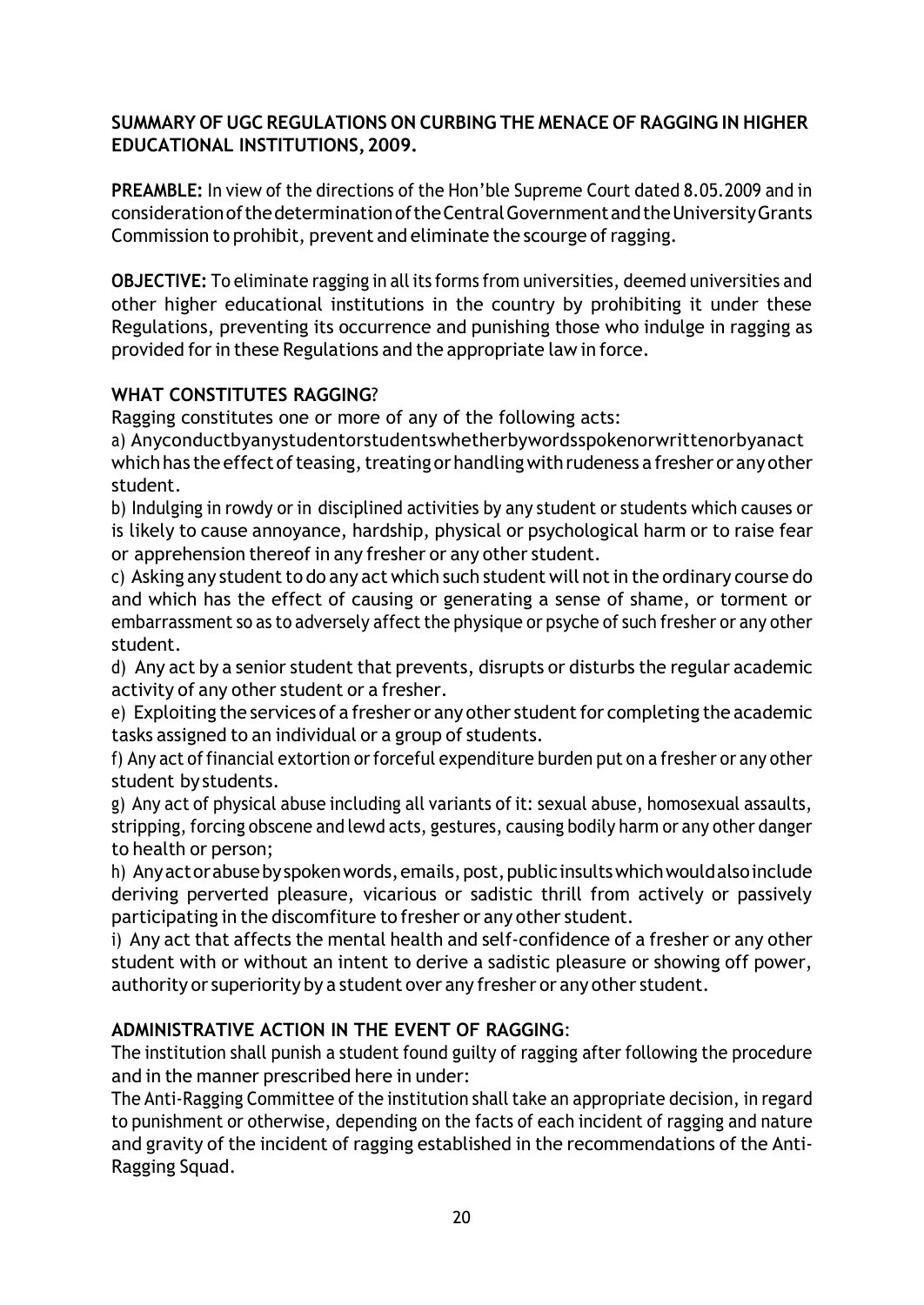The Anti-Ragging Committee may, depending on the nature and gravity of the guilt established by the Anti-Ragging Squad, award, to those found guilty, one or more of the following punishments, namely;

a) Suspension from attending classes and academic privileges.

b) Withholding/ withdrawing scholarship/ fellowship and other benefits.

c) Debarring from appearing in any test/ examination or otherevaluation process.

d) Withholding results.

e) Debarring from representing the institution in any regional, national or international meet, tournament, youth festival, etc.

f) Suspension/ expulsion from the hostel.

g) Cancellation ofadmission.

h) Rustication from the institution for period ranging from one to four semesters.

i) Expulsion from the institution and consequent debarring from admission to any other institution for a specified period.

Provided that where the persons committing or abetting the act of ragging are not identified, the institution shall resort to collective punishment.

Note: It is mandatory to submit this affidavit in the following format, if you desire to register for the forthcoming academic session.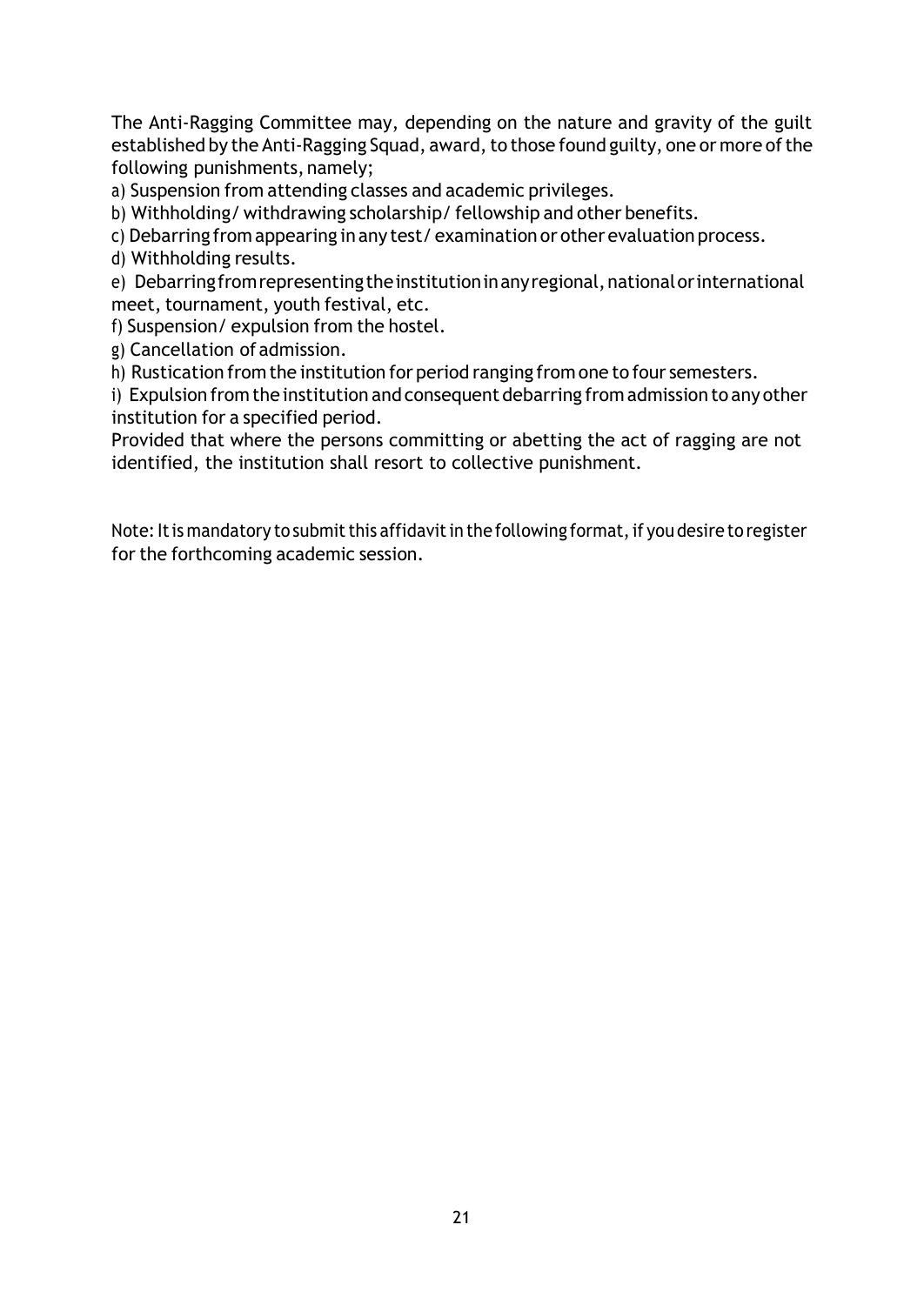### **ANNEXURE I AFFIDAVIT BY THE STUDENT**

|                           | (full name of student with Institute Roll) |
|---------------------------|--------------------------------------------|
| Number)s/od/oMr./Mrs./Ms. | having been                                |

admitted to  $\frac{1}{\sqrt{1-\frac{1}{\sqrt{1-\frac{1}{\sqrt{1-\frac{1}{\sqrt{1-\frac{1}{\sqrt{1-\frac{1}{\sqrt{1-\frac{1}{\sqrt{1-\frac{1}{\sqrt{1-\frac{1}{\sqrt{1-\frac{1}{\sqrt{1-\frac{1}{\sqrt{1-\frac{1}{\sqrt{1-\frac{1}{\sqrt{1-\frac{1}{\sqrt{1-\frac{1}{\sqrt{1-\frac{1}{\sqrt{1-\frac{1}{\sqrt{1-\frac{1}{\sqrt{1-\frac{1}{\sqrt{1-\frac{1}{\sqrt{1-\frac{1}{\sqrt{1-\frac{1}{\sqrt{1-\frac{1}{\sqrt{1-\frac$ have received or downloaded a copy of the UGC Regulations on Curbing the Menace of Ragging in Higher EducationalInstitutions, 2009,(hereinafter calledthe"Regulations") carefully readandfully understood the provisions contained in the said Regulations.

1) I have, in particular, perused clause 3 ofthe Regulations and am aware as to what constitutes ragging.

2) I have also, in particular, perused clause 7 and clause 9.1 of the Regulations and am fully aware of the penal and administrative action that is liable to be taken against me incase I am found guilty of or abetting ragging, actively or passively, or being part of a conspiracy to promote ragging.

3) I hereby solemnly aver and undertake that a) I will not indulge in any behavior or act that may be constituted as ragging under clause 3 of the Regulations. b) I will not participate in or abet or propagate through any act of commission or omission that may be constituted as ragging under clause 3 of the Regulations.

4) I hereby affirm that, if found guilty of ragging, I am liable for punishment according to clause 9.1 of the Regulations, without prejudice to any other criminal action that may be taken against me under any penal law or any law for the time being in force.

5) I hereby declare thatI have not been expelled or debarred from admission in any institution in thecountryonaccountofbeingfoundguiltyof,abettingorbeingpartofaconspiracytopromote, ragging; and further affirm that, in case the declaration is found to be untrue, I am aware that my admission is liable to be cancelled.

6) Along with the above mentioned points I do hereby declare that

a) Iwillobeythecodeofconductoftheinstituteanddonotindulgeinanykindofin‐disciplined activity while in and off the institution campus.

b) Iwillbesolelyresponsibleforanykindofaccident/mishapcausedonaccountoftheabove mentioned clause(6.a).

Declared this day of month of year.

Signature of deponent

Name:

### **VERIFICATION**

Verifiedthatthecontentsofthisaffidavitaretruetothebestofmyknowledgeandnopartofthe affidavit are false and nothing has been concealed or misstated therein. Verified at ---------------------------- (place) on this the ---------------(day) of ------------(month), -----------(year).

Signature of deponent

Solemnly affirmed and signed in my presence on this the  $\cdots \cdots \cdots \cdots$  (day) of  $\cdots \cdots \cdots \cdots \cdots \cdots$  (month), ‐‐‐‐‐‐‐‐‐‐‐‐‐(year ) after reading the contents of this affidavit.

**OATH COMMISSIONER**